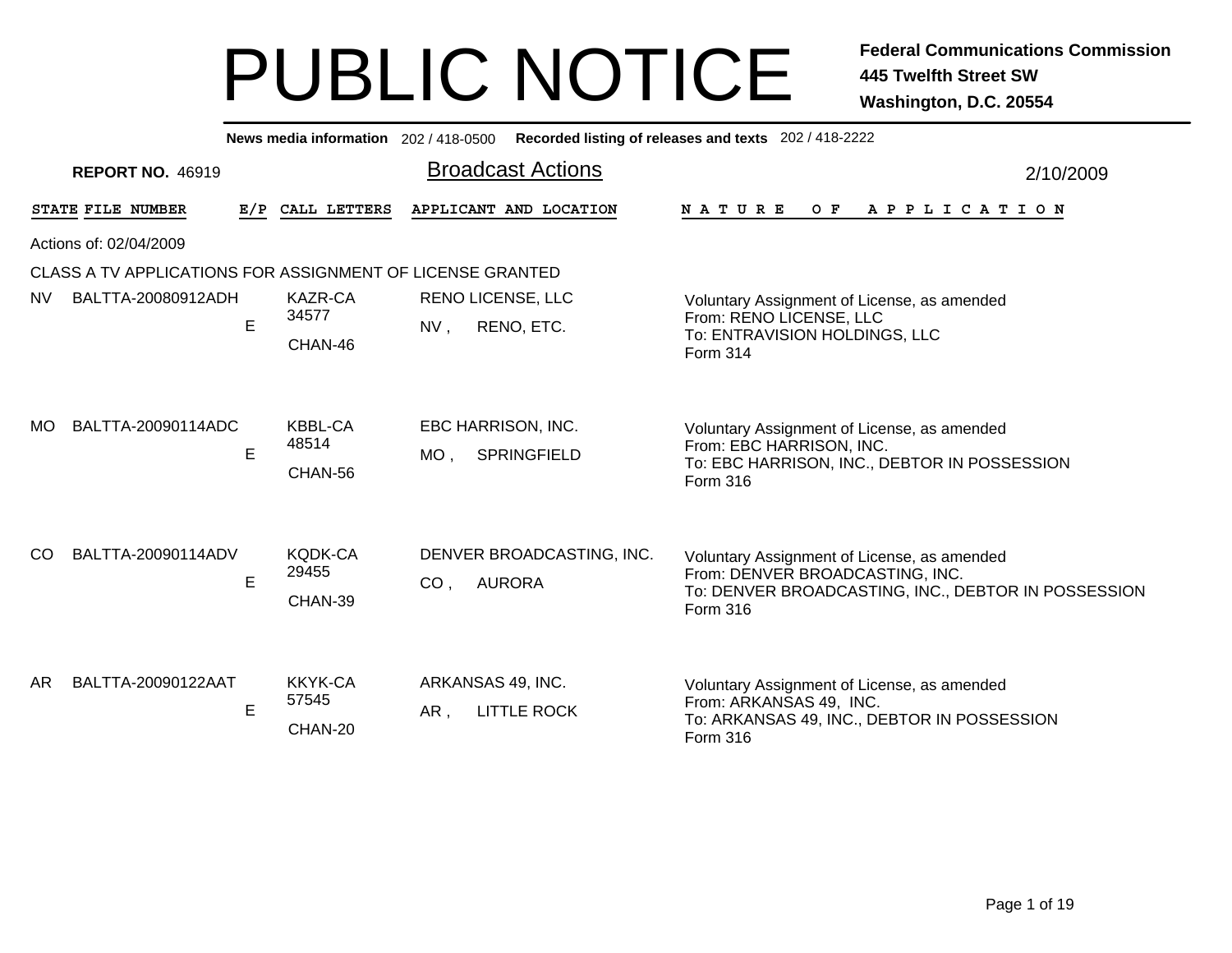|    |                        |                         |    | News media information 202 / 418-0500                     |     |                                            | Recorded listing of releases and texts 202 / 418-2222                                                                                                   |
|----|------------------------|-------------------------|----|-----------------------------------------------------------|-----|--------------------------------------------|---------------------------------------------------------------------------------------------------------------------------------------------------------|
|    |                        | <b>REPORT NO. 46919</b> |    |                                                           |     | <b>Broadcast Actions</b>                   | 2/10/2009                                                                                                                                               |
|    | STATE FILE NUMBER      |                         |    | E/P CALL LETTERS                                          |     | APPLICANT AND LOCATION                     | NATURE<br>OF APPLICATION                                                                                                                                |
|    | Actions of: 02/04/2009 |                         |    |                                                           |     |                                            |                                                                                                                                                         |
|    |                        |                         |    | CLASS A TV APPLICATIONS FOR ASSIGNMENT OF LICENSE GRANTED |     |                                            |                                                                                                                                                         |
| AR |                        | BALTTA-20090122AAU      |    | KTVV-LP 57547 ARKANSAS 49, INC.                           |     |                                            | Voluntary Assignment of License, as amended                                                                                                             |
|    |                        |                         | E. | CHAN-63                                                   | AR, | <b>HOT SPRINGS</b>                         | From: ARKANSAS 49, INC.<br>To: ARKANSAS 49, INC., DEBTOR IN POSSESSION<br>Form 316                                                                      |
|    |                        |                         |    | CLASS A TV APPLICATIONS FOR ASSIGNMENT OF PERMIT GRANTED  |     |                                            |                                                                                                                                                         |
| NV |                        | BALTTA-20090114AEU      | E. | KNBX-CA<br>33819<br>CHAN-31                               | NV, | NEVADA CHANNEL 6, INC.<br><b>LAS VEGAS</b> | Voluntary Assignment of Construction Permit, as amended<br>From: NEVADA CHANNEL 6, INC.<br>To: NEVADA CHANNEL 6, INC., DEBTOR IN POSSESSION<br>Form 316 |
|    |                        |                         |    | DIGITAL TV APPLICATIONS FOR ASSIGNMENT OF LICENSE GRANTED |     |                                            |                                                                                                                                                         |
| NE |                        | BALCDT-20090114ADF      |    | KTUW 136747                                               |     | EBC SCOTTSBLUFF, INC.                      | Voluntary Assignment of License, as amended                                                                                                             |
|    |                        |                         |    | CHAN-16                                                   | NE, | <b>SCOTTSBLUFF</b>                         | From: EBC SCOTTSBLUFF, INC.<br>To: EBC SCOTTSBLUFF, INC., DEBTOR IN POSSESSION<br>Form 316                                                              |
| UT |                        | BALCT-20090114ADN       |    | <b>KCBU 84277</b>                                         |     | PRICE BROADCASTING, INC.                   | Voluntary Assignment of License, as amended                                                                                                             |
|    |                        |                         | E  | CHAN-3                                                    | UT, | <b>PRICE</b>                               | From: PRICE BROADCASTING, INC.<br>To: PRICE BROADCASTING, INC., DEBTOR IN POSSESSION<br>Form 316                                                        |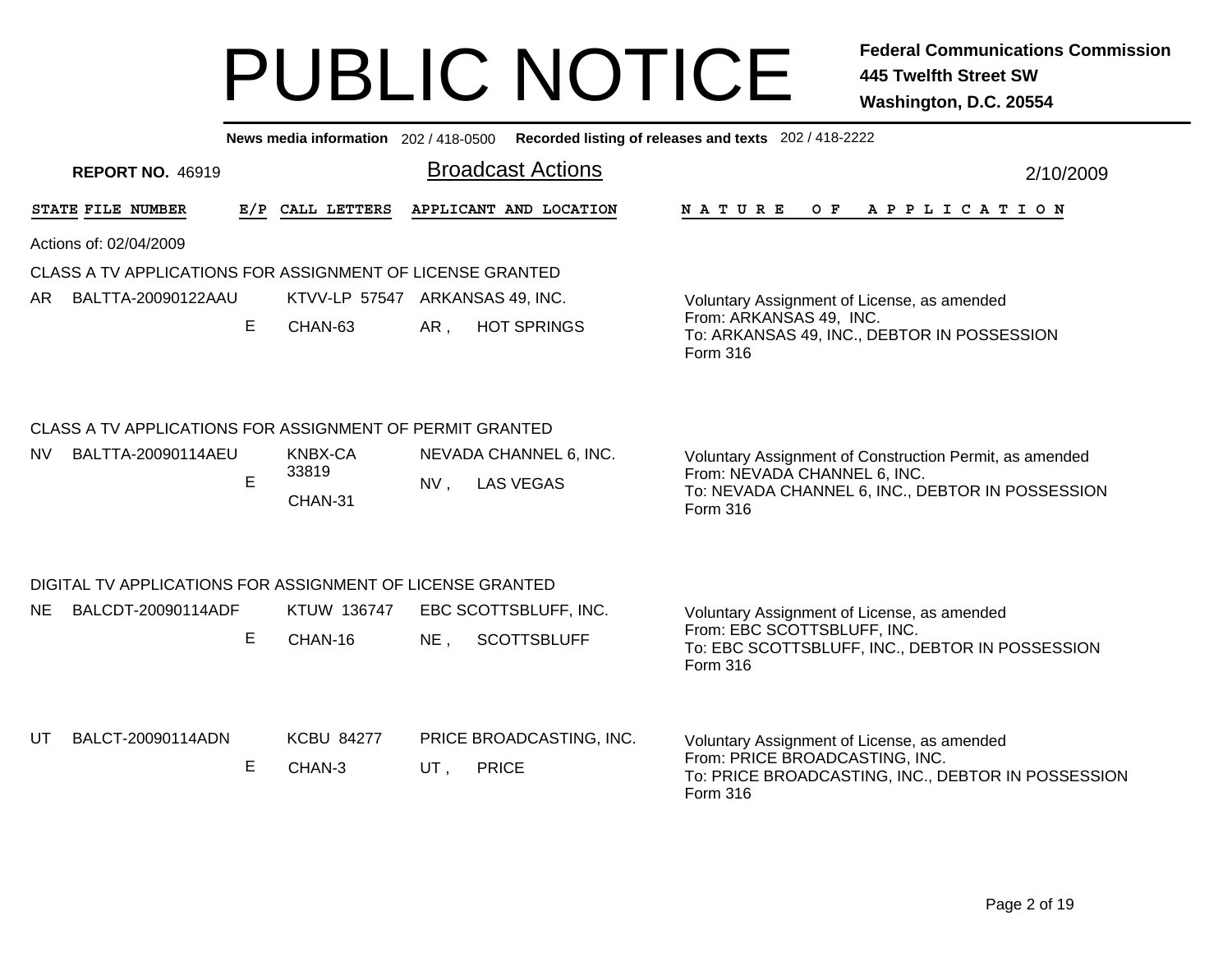|                                                                                 |     | News media information 202 / 418-0500 | Recorded listing of releases and texts 202 / 418-2222                                                                                                                   |                                                                                                                                                                                                                          |           |  |  |  |  |
|---------------------------------------------------------------------------------|-----|---------------------------------------|-------------------------------------------------------------------------------------------------------------------------------------------------------------------------|--------------------------------------------------------------------------------------------------------------------------------------------------------------------------------------------------------------------------|-----------|--|--|--|--|
| <b>REPORT NO. 46919</b>                                                         |     |                                       | <b>Broadcast Actions</b>                                                                                                                                                |                                                                                                                                                                                                                          | 2/10/2009 |  |  |  |  |
| STATE FILE NUMBER                                                               | E/P | CALL LETTERS                          | APPLICANT AND LOCATION                                                                                                                                                  | O F<br>A P P L I C A T I O N<br>N A T U R E                                                                                                                                                                              |           |  |  |  |  |
| Actions of: 02/04/2009                                                          |     |                                       |                                                                                                                                                                         |                                                                                                                                                                                                                          |           |  |  |  |  |
| DIGITAL TV APPLICATIONS FOR MINOR MODIFICATION TO A CONSTRUCTION PERMIT GRANTED |     |                                       |                                                                                                                                                                         |                                                                                                                                                                                                                          |           |  |  |  |  |
| BMPCDT-20080620AJN<br>wı                                                        | E   | WVTV-DT<br>74174<br>CHAN-18           | WVTV LICENSEE, INC.<br><b>MILWAUKEE</b><br>WI,                                                                                                                          | Modification of construction permit file number<br>BPCDT-20080317AGE.                                                                                                                                                    |           |  |  |  |  |
| BMPCDT-20080620AKA<br>NС                                                        | E   | <b>WLOS-DT</b><br>56537<br>CHAN-13    | <b>WLOS LICENSEE, LLC</b><br><b>ASHEVILLE</b><br>NC,                                                                                                                    | Modification of construction permit file number<br>BPCDT-20080317AGL.<br>Engineering Amendment filed 10/22/2008<br>Informal Objection Filed 11/14/2008 by Sarkes Tarzian, Inc.<br>Engineering Amendment filed 01/12/2009 |           |  |  |  |  |
| BMPCDT-20081219ADO<br>AL                                                        | E   | <b>WLGA-DT</b><br>11113<br>CHAN-47    | PAPPAS TELECASTING OF<br>OPELIKA, L.P. (A DELAWARE LTD<br>P/SHIP)<br><b>OPELIKA</b><br>AL,                                                                              | Modification of construction permit file number<br>BMPCDT-20080903ABM.                                                                                                                                                   |           |  |  |  |  |
| BPEDT-20080620AKP<br>SC.                                                        | E   | WHMC-DT<br>61004<br>CHAN-9            | DIGITAL TV APPLICATIONS FOR MINOR CHANGE TO A LICENSED FACILITY GRANTED<br><b>SOUTH CAROLINA</b><br>EDUCATIONAL TELEVISION<br><b>COMMISSION</b><br>SC,<br><b>CONWAY</b> | Minor change in licensed facilities, callsign WHMC.                                                                                                                                                                      |           |  |  |  |  |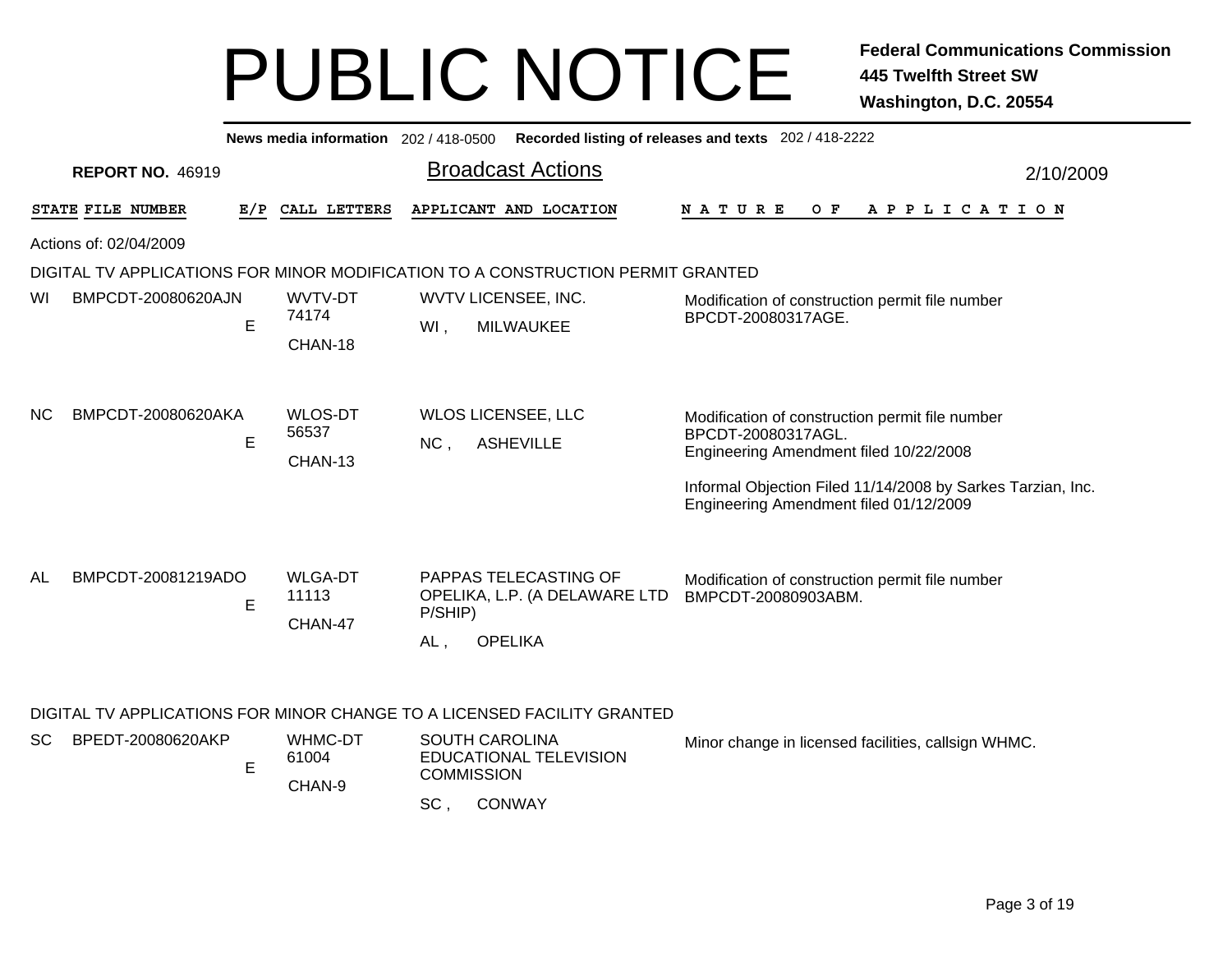|     |                                                           |    | News media information 202/418-0500 |        |                                                                         | Recorded listing of releases and texts 202 / 418-2222                   |  |  |  |  |  |
|-----|-----------------------------------------------------------|----|-------------------------------------|--------|-------------------------------------------------------------------------|-------------------------------------------------------------------------|--|--|--|--|--|
|     | <b>REPORT NO. 46919</b>                                   |    |                                     |        | <b>Broadcast Actions</b>                                                | 2/10/2009                                                               |  |  |  |  |  |
|     | STATE FILE NUMBER                                         |    | E/P CALL LETTERS                    |        | APPLICANT AND LOCATION                                                  | <b>NATURE</b><br>O F<br>A P P L I C A T I O N                           |  |  |  |  |  |
|     | Actions of: 02/04/2009                                    |    |                                     |        |                                                                         |                                                                         |  |  |  |  |  |
|     |                                                           |    |                                     |        | DIGITAL TV APPLICATIONS FOR MINOR CHANGE TO A LICENSED FACILITY GRANTED |                                                                         |  |  |  |  |  |
| GA. | BPCDT-20081204AAC                                         | E. | <b>WTLH 23486</b><br>CHAN-50        |        | NEW AGE MEDIA OF<br>TALLAHASSEE LICENSE, LLC                            | Minor change in licensed facilities, callsign WTLH.                     |  |  |  |  |  |
|     |                                                           |    |                                     | GA,    | <b>BAINBRIDGE</b>                                                       |                                                                         |  |  |  |  |  |
|     | TELEVISION APPLICATIONS FOR ASSIGNMENT OF LICENSE GRANTED |    |                                     |        |                                                                         |                                                                         |  |  |  |  |  |
| NV. | BALCT-20080912ADG                                         | E  | <b>KREN-TV</b><br>51493             | NV,    | <b>RENO LICENSE, LLC</b><br><b>RENO</b>                                 | Voluntary Assignment of License, as amended<br>From: RENO LICENSE, LLC  |  |  |  |  |  |
|     |                                                           |    | CHAN-27                             |        |                                                                         | To: ENTRAVISION HOLDINGS, LLC<br>Form 314                               |  |  |  |  |  |
|     |                                                           |    |                                     |        |                                                                         |                                                                         |  |  |  |  |  |
| NY. | BALCT-20090114ACV                                         |    | <b>WNGS 9088</b>                    |        | EBC BUFFALO, INC.                                                       | Voluntary Assignment of License, as amended<br>From: EBC BUFFALO, INC.  |  |  |  |  |  |
|     |                                                           | E  | CHAN-67                             | $NY$ , | SPRINGVILLE                                                             | To: EBC BUFFALO, INC., DEBTOR IN POSSESSION<br>Form 316                 |  |  |  |  |  |
| IA  | BALCT-20090114ACZ                                         |    | <b>KWWF 81595</b>                   |        | EBC WATERLOO, INC.                                                      |                                                                         |  |  |  |  |  |
|     |                                                           |    |                                     |        |                                                                         | Voluntary Assignment of License, as amended<br>From: EBC WATERLOO, INC. |  |  |  |  |  |
|     |                                                           | E  | CHAN-22                             | IA,    | <b>WATERLOO</b>                                                         | To: EBC WATERLOO, INC., DEBTOR IN POSSESSION<br><b>Form 316</b>         |  |  |  |  |  |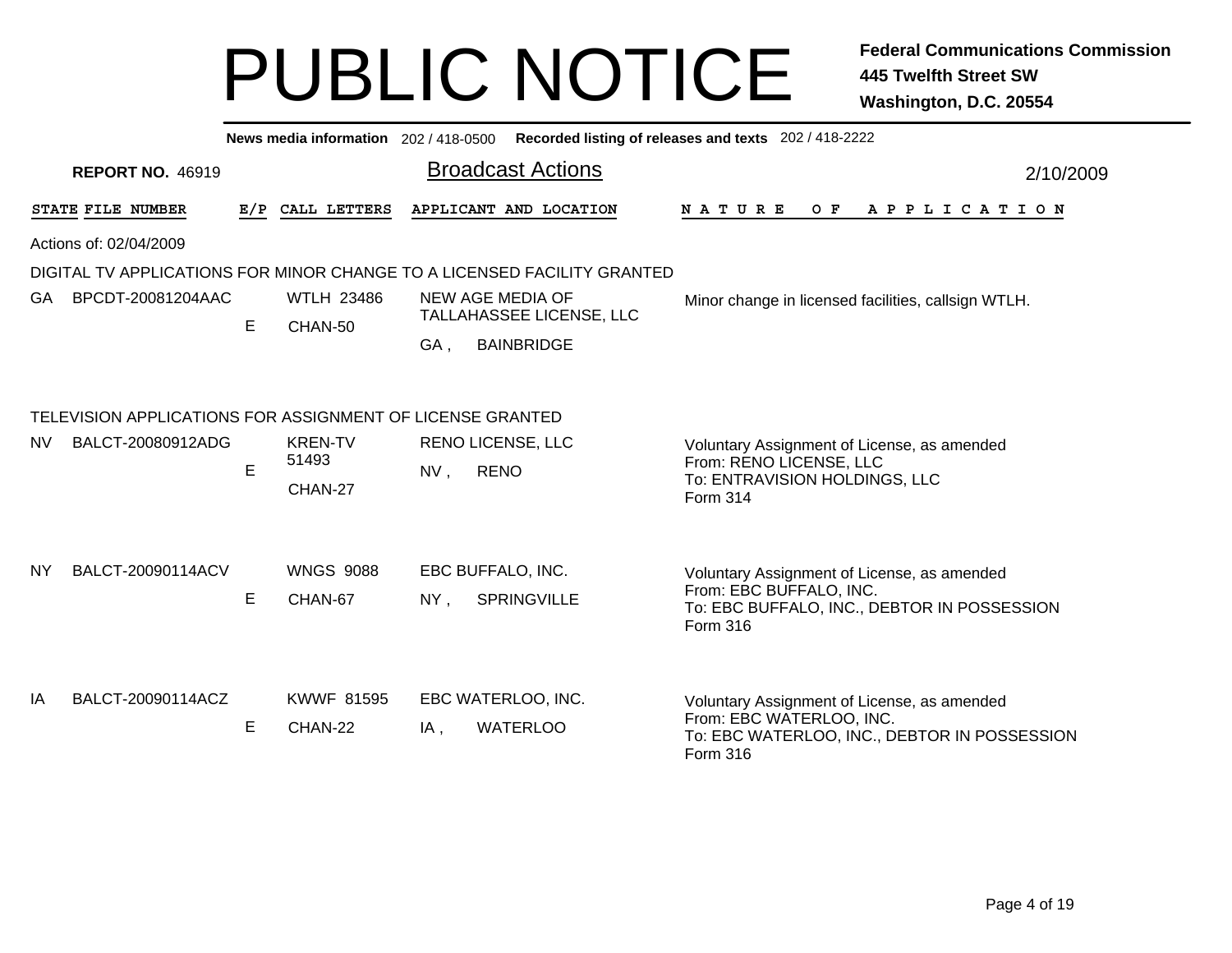|                                                           | Recorded listing of releases and texts 202 / 418-2222<br>News media information 202/418-0500 |                              |                                                          |                                                                                                                                                       |  |  |  |  |  |  |
|-----------------------------------------------------------|----------------------------------------------------------------------------------------------|------------------------------|----------------------------------------------------------|-------------------------------------------------------------------------------------------------------------------------------------------------------|--|--|--|--|--|--|
| <b>REPORT NO. 46919</b>                                   |                                                                                              |                              | <b>Broadcast Actions</b>                                 | 2/10/2009                                                                                                                                             |  |  |  |  |  |  |
| STATE FILE NUMBER                                         |                                                                                              | E/P CALL LETTERS             | APPLICANT AND LOCATION                                   | <b>NATURE</b><br>O F<br>A P P L I C A T I O N                                                                                                         |  |  |  |  |  |  |
| Actions of: 02/04/2009                                    |                                                                                              |                              |                                                          |                                                                                                                                                       |  |  |  |  |  |  |
| TELEVISION APPLICATIONS FOR ASSIGNMENT OF LICENSE GRANTED |                                                                                              |                              |                                                          |                                                                                                                                                       |  |  |  |  |  |  |
| BALCT-20090114ADA<br>AR.                                  |                                                                                              | <b>KWBM 78314</b>            | EBC HARRISON, INC.                                       | Voluntary Assignment of License, as amended                                                                                                           |  |  |  |  |  |  |
|                                                           | E.                                                                                           | CHAN-31                      | <b>HARRISON</b><br>AR,                                   | From: EBC HARRISON, INC.<br>To: EBC HARRISON, INC., DEBTOR IN POSSESSION<br>Form 316                                                                  |  |  |  |  |  |  |
| BALCT-20090114ADD<br><b>NY</b>                            | Е                                                                                            | <b>WNYI 34329</b><br>CHAN-52 | EBC SYRACUSE, INC.<br><b>ITHACA</b><br>$NY$ ,            | Voluntary Assignment of License, as amended<br>From: EBC SYRACUSE, INC.<br>To: EBC SYRACUSE, INC., DEBTOR IN POSSESSION<br>Form 316                   |  |  |  |  |  |  |
| BALCT-20090114ADE<br>FL.                                  | Е                                                                                            | <b>WBIF 81594</b><br>CHAN-51 | EBC PANAMA CITY, INC.<br><b>MARIANNA</b><br>FL,          | Voluntary Assignment of License, as amended<br>From: EBC PANAMA CITY, INC.<br>To: EBC PANAMA CITY, INC., DEBTOR IN POSSESSION<br>Form 316             |  |  |  |  |  |  |
| BALCT-20090114ADP<br>OR.                                  | Е                                                                                            | <b>KTVC 31437</b><br>CHAN-36 | ROSEBURG BROADCASTING,<br>INC.<br><b>ROSEBURG</b><br>OR, | Voluntary Assignment of License, as amended<br>From: ROSEBURG BROADCASTING, INC.<br>To: ROSEBURG BROADCASTING, INC., DEBTOR IN POSSESSION<br>Form 316 |  |  |  |  |  |  |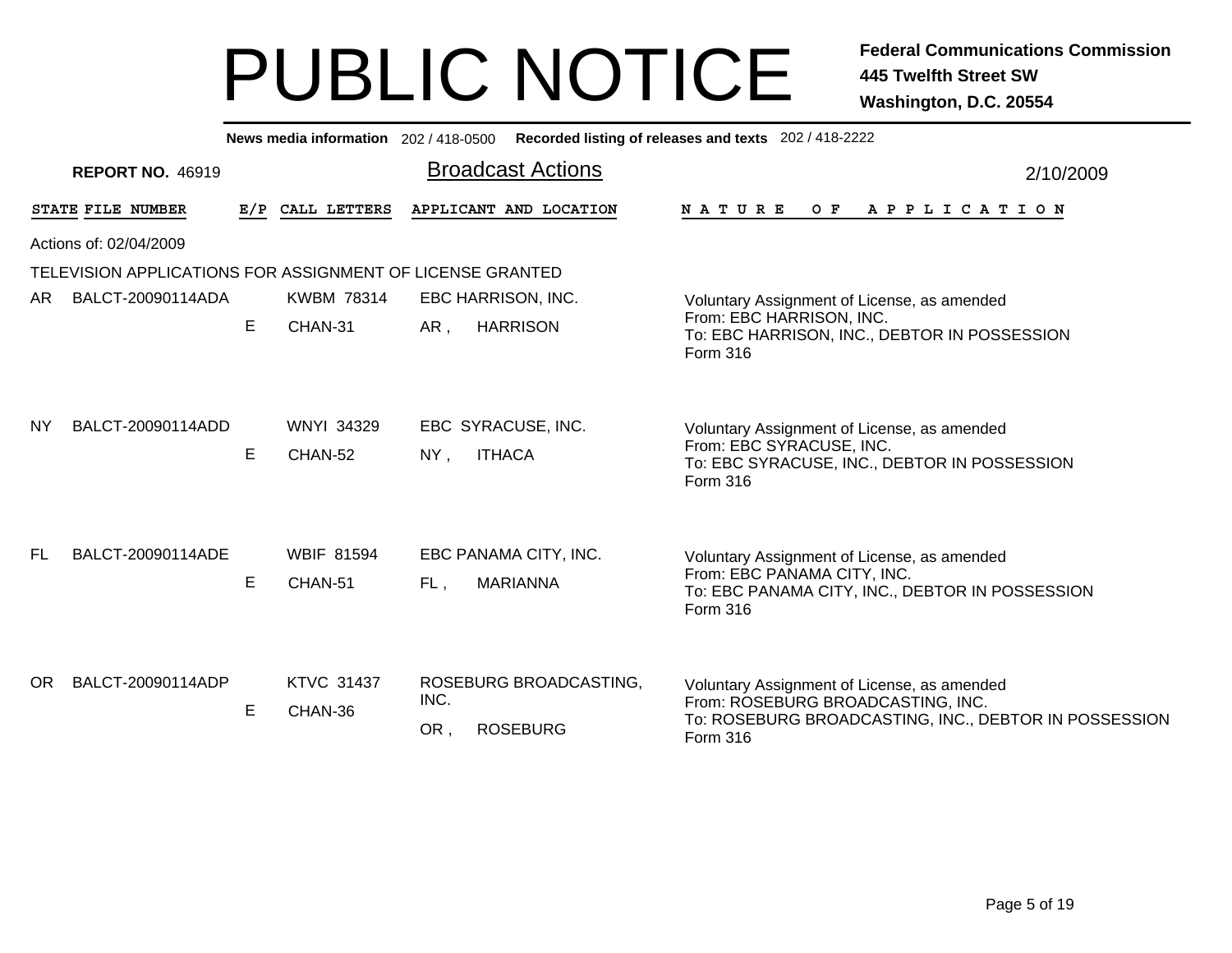|     | News media information 202 / 418-0500 Recorded listing of releases and texts 202 / 418-2222 |    |                              |                                                     |                                                                                                                                                                   |  |  |  |  |  |  |
|-----|---------------------------------------------------------------------------------------------|----|------------------------------|-----------------------------------------------------|-------------------------------------------------------------------------------------------------------------------------------------------------------------------|--|--|--|--|--|--|
|     | <b>REPORT NO. 46919</b>                                                                     |    |                              | <b>Broadcast Actions</b>                            | 2/10/2009                                                                                                                                                         |  |  |  |  |  |  |
|     | STATE FILE NUMBER                                                                           |    | E/P CALL LETTERS             | APPLICANT AND LOCATION                              | <b>NATURE</b><br>OF APPLICATION                                                                                                                                   |  |  |  |  |  |  |
|     | Actions of: 02/04/2009                                                                      |    |                              |                                                     |                                                                                                                                                                   |  |  |  |  |  |  |
|     | TELEVISION APPLICATIONS FOR ASSIGNMENT OF LICENSE GRANTED                                   |    |                              |                                                     |                                                                                                                                                                   |  |  |  |  |  |  |
| MI  | BALCT-20090114ADS                                                                           | E. | <b>WMQF 81448</b>            | MARQUETTE BROADCASTING,<br>INC.                     | Voluntary Assignment of License, as amended<br>From: MARQUETTE BROADCASTING, INC.                                                                                 |  |  |  |  |  |  |
|     |                                                                                             |    | CHAN-19                      | $MI$ ,<br><b>MARQUETTE</b>                          | To: MARQUETTE BROADCASTING, INC., DEBTOR IN POSSESSION<br>Form 316                                                                                                |  |  |  |  |  |  |
| WY. | BALCT-20090114ADU                                                                           | E  | <b>KQCK 18287</b><br>CHAN-33 | DENVER BROADCASTING, INC.<br><b>CHEYENNE</b><br>WY, | Voluntary Assignment of License, as amended<br>From: DENVER BROADCASTING, INC.<br>To: DENVER BROADCASTING, INC., DEBTOR IN POSSESSION<br>Form 316                 |  |  |  |  |  |  |
| UT  | BALCT-20090114AEA                                                                           | E  | <b>KUTF 69694</b><br>CHAN-12 | LOGAN 12, INC.<br><b>LOGAN</b><br>UT,               | Voluntary Assignment of License, as amended<br>From: LOGAN 12, INC.<br>To: LOGAN 12, INC., DEBTOR IN POSSESSION<br>Form 316                                       |  |  |  |  |  |  |
| МT  | BALCT-20090114AEC                                                                           | E  | KBTZ 81438<br>CHAN-24        | MONTANA LICENSE SUB, INC.<br><b>BUTTE</b><br>MT,    | Voluntary Assignment of License, as amended<br>From: MONTANA BROADCASTING GROUP, INC.<br>To: MONTANA BROADCASTING GROUP, INC. DEBTOR IN<br>POSSESSION<br>Form 316 |  |  |  |  |  |  |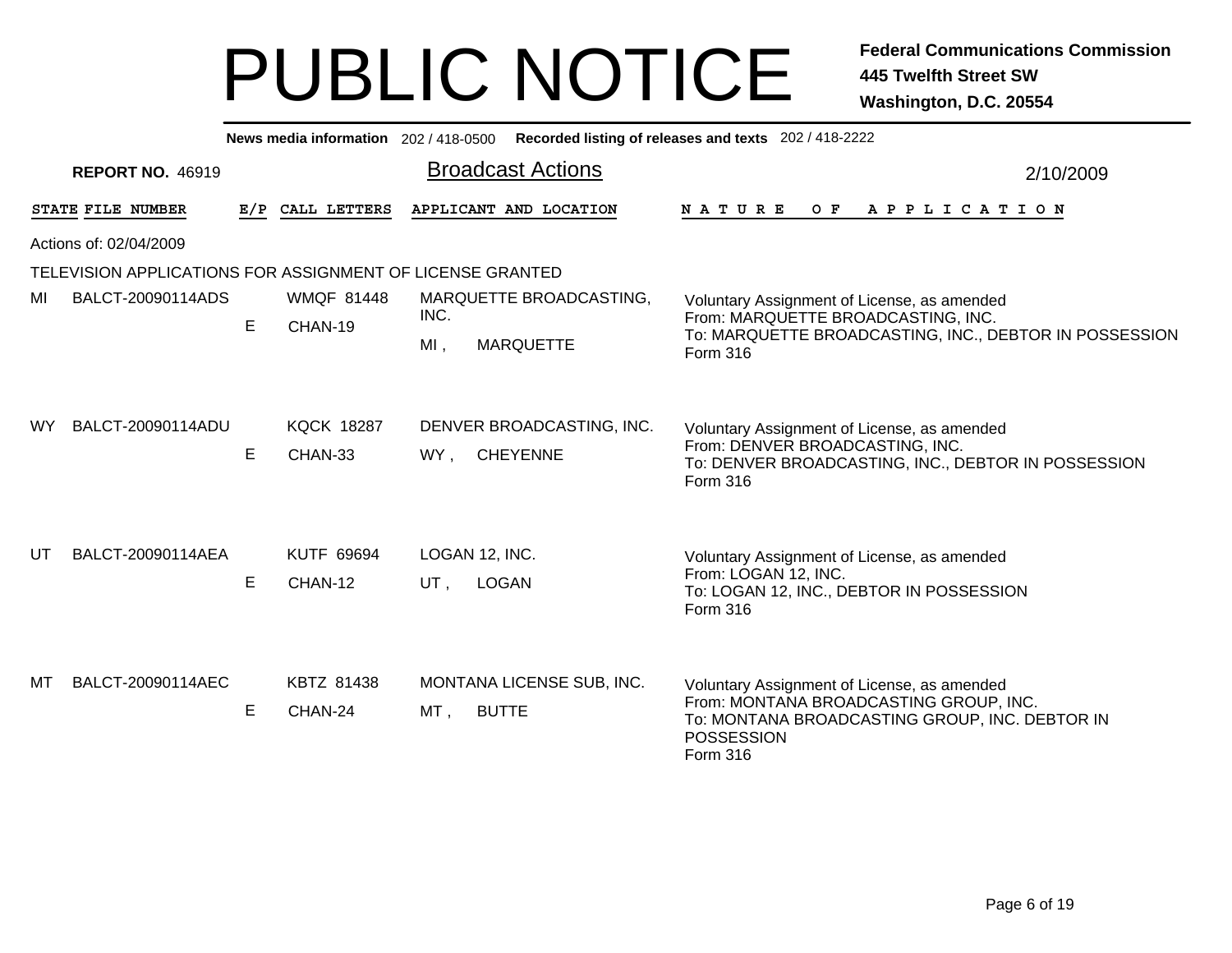| News media information 202/418-0500 Recorded listing of releases and texts 202/418-2222 |                                                           |     |                              |                                                           |                                                                                                                                                   |  |  |  |  |  |  |
|-----------------------------------------------------------------------------------------|-----------------------------------------------------------|-----|------------------------------|-----------------------------------------------------------|---------------------------------------------------------------------------------------------------------------------------------------------------|--|--|--|--|--|--|
|                                                                                         | <b>REPORT NO. 46919</b>                                   |     |                              | <b>Broadcast Actions</b>                                  | 2/10/2009                                                                                                                                         |  |  |  |  |  |  |
|                                                                                         | STATE FILE NUMBER                                         | E/P | CALL LETTERS                 | APPLICANT AND LOCATION                                    | N A T U R E<br>O F<br>A P P L I C A T I O N                                                                                                       |  |  |  |  |  |  |
|                                                                                         | Actions of: 02/04/2009                                    |     |                              |                                                           |                                                                                                                                                   |  |  |  |  |  |  |
|                                                                                         | TELEVISION APPLICATIONS FOR ASSIGNMENT OF LICENSE GRANTED |     |                              |                                                           |                                                                                                                                                   |  |  |  |  |  |  |
| мт                                                                                      | BALCT-20090114AEE                                         |     | KBTZ 81438                   | MONTANA LICENSE SUB, INC.                                 | <b>Voluntary Assignment of License</b>                                                                                                            |  |  |  |  |  |  |
|                                                                                         |                                                           | E.  | CHAN-24                      | MT,<br><b>BUTTE</b>                                       | From: MONTANA LICENSE SUB, INC.<br>To: MONTANA LICENSE SUB, INC. DEBTOR IN POSSESSION<br>Form 316                                                 |  |  |  |  |  |  |
| МT                                                                                      | BALCT-20090114AEF                                         | Е   | <b>KLMN 81331</b><br>CHAN-26 | MONTANA LICENSE SUB, INC.<br>$MT$ ,<br><b>GREAT FALLS</b> | <b>Voluntary Assignment of License</b><br>From: MONTANA LICENSE SUB, INC.<br>To: MONTANA LICENSE SUB, INC. DEBTOR IN POSSESSION<br>Form 316       |  |  |  |  |  |  |
| МT                                                                                      | BALCT-20090114AEG                                         | E   | <b>KMMF 81348</b><br>CHAN-17 | MONTANA LICENSE SUB, INC.<br><b>MISSOULA</b><br>$MT$ ,    | <b>Voluntary Assignment of License</b><br>From: MONTANA LICENSE SUB, INC.<br>To: MONTANA LICENSE SUB, INC. DEBTOR IN POSSESSION<br>Form 316       |  |  |  |  |  |  |
| TX.                                                                                     | BALCT-20090114AEJ                                         | Е   | <b>KEYU 83715</b><br>CHAN-31 | BORGER BROADCASTING, INC.<br><b>BORGER</b><br>TX,         | Voluntary Assignment of License, as amended<br>From: BORGER BROADCASTING, INC.<br>To: BORGER BROADCASTING, INC., DEBTOR IN POSSESSION<br>Form 316 |  |  |  |  |  |  |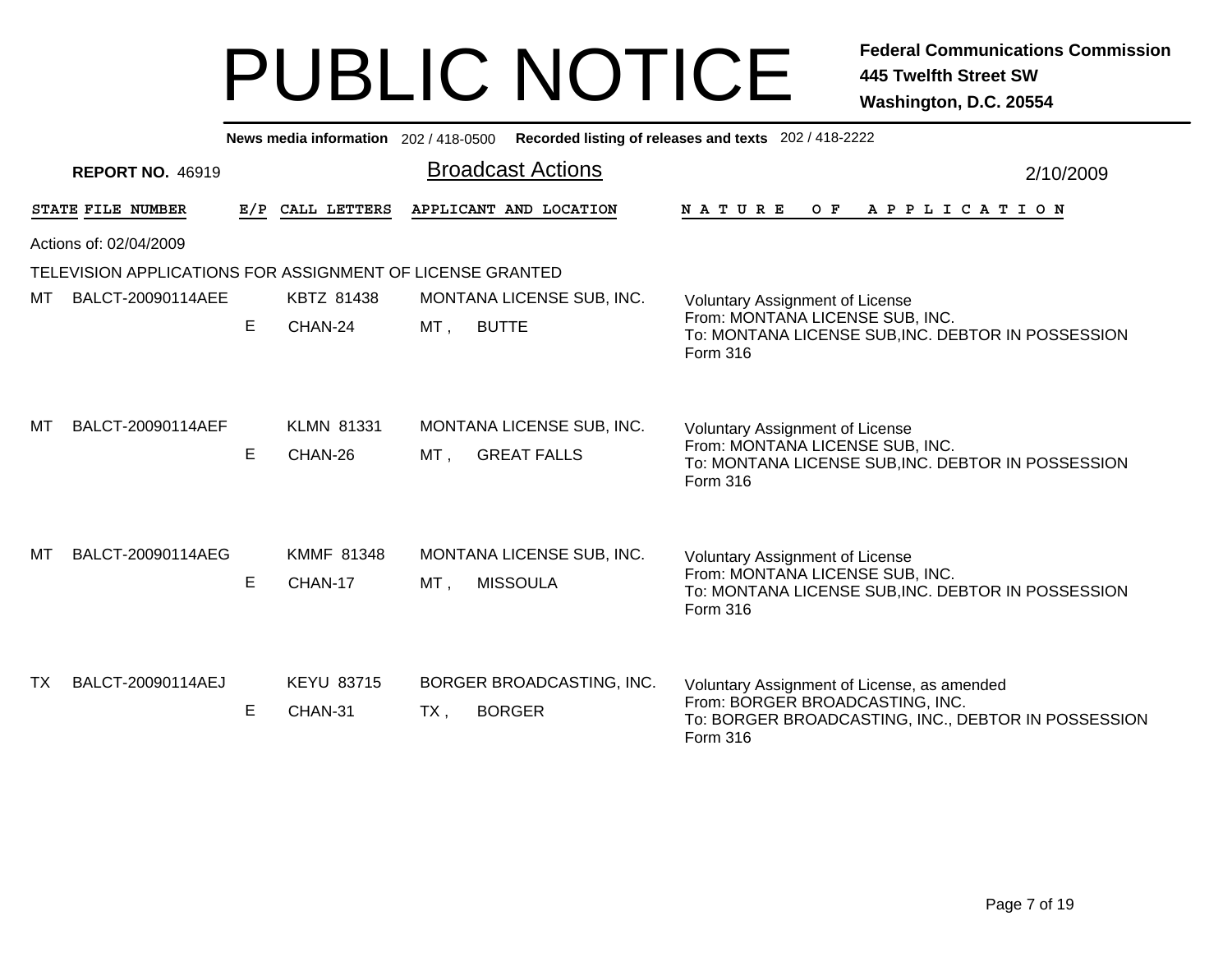|           | News media information 202 / 418-0500 Recorded listing of releases and texts 202 / 418-2222 |    |                                    |                                                                           |                                                                                                                                               |  |  |  |  |
|-----------|---------------------------------------------------------------------------------------------|----|------------------------------------|---------------------------------------------------------------------------|-----------------------------------------------------------------------------------------------------------------------------------------------|--|--|--|--|
|           | <b>REPORT NO. 46919</b>                                                                     |    |                                    | <b>Broadcast Actions</b>                                                  | 2/10/2009                                                                                                                                     |  |  |  |  |
|           | STATE FILE NUMBER                                                                           |    | E/P CALL LETTERS                   | APPLICANT AND LOCATION                                                    | O F<br>A P P L I C A T I O N<br>N A T U R E                                                                                                   |  |  |  |  |
|           | Actions of: 02/04/2009                                                                      |    |                                    |                                                                           |                                                                                                                                               |  |  |  |  |
|           | TELEVISION APPLICATIONS FOR ASSIGNMENT OF LICENSE GRANTED                                   |    |                                    |                                                                           |                                                                                                                                               |  |  |  |  |
| <b>NV</b> | BALCT-20090114AEP                                                                           |    | <b>KEGS 86201</b>                  | NEVADA CHANNEL 3, INC.                                                    | Voluntary Assignment of License, as amended                                                                                                   |  |  |  |  |
|           |                                                                                             | E. | CHAN-7                             | <b>GOLDFIELD</b><br>$NV$ ,<br>Form 316                                    | From: NEVADA CHANNEL 3, INC.<br>To: NEVADA CHANNEL 3, INC., DEBTOR IN POSSESSION                                                              |  |  |  |  |
| WA.       | BALCT-20090114AEV                                                                           | E  | <b>KQUP 78921</b><br>CHAN-24       | PULLMAN BROADCASTING, INC.<br>PULLMAN<br>WA,<br>Form 316                  | Voluntary Assignment of License, as amended<br>From: PULLMAN BROADCASTING, INC.<br>To: PULLMAN BROADCASTING, INC., DEBTOR IN POSSESSION       |  |  |  |  |
| AR.       | BALCT-20090114AFN                                                                           | E  | <b>KPBI 81593</b><br>CHAN-34       | TV 34, INC.<br><b>EUREKA SPRINGS</b><br>AR,<br>Form 316                   | Voluntary Assignment of License, as amended<br>From: TV 34, INC.<br>To: TV 34, INC., DEBTOR IN POSSESSION                                     |  |  |  |  |
| AR.       | BALCT-20090114AFP                                                                           | E  | <b>KARZ-TV</b><br>37005<br>CHAN-42 | RIVER CITY BROADCASTING,<br>INC.<br><b>LITTLE ROCK</b><br>AR,<br>Form 316 | Voluntary Assignment of License, as amended<br>From: RIVER CITY BROADCASTING, INC.<br>To: RIVER CITY BROADCASTING, INC., DEBTOR IN POSSESSION |  |  |  |  |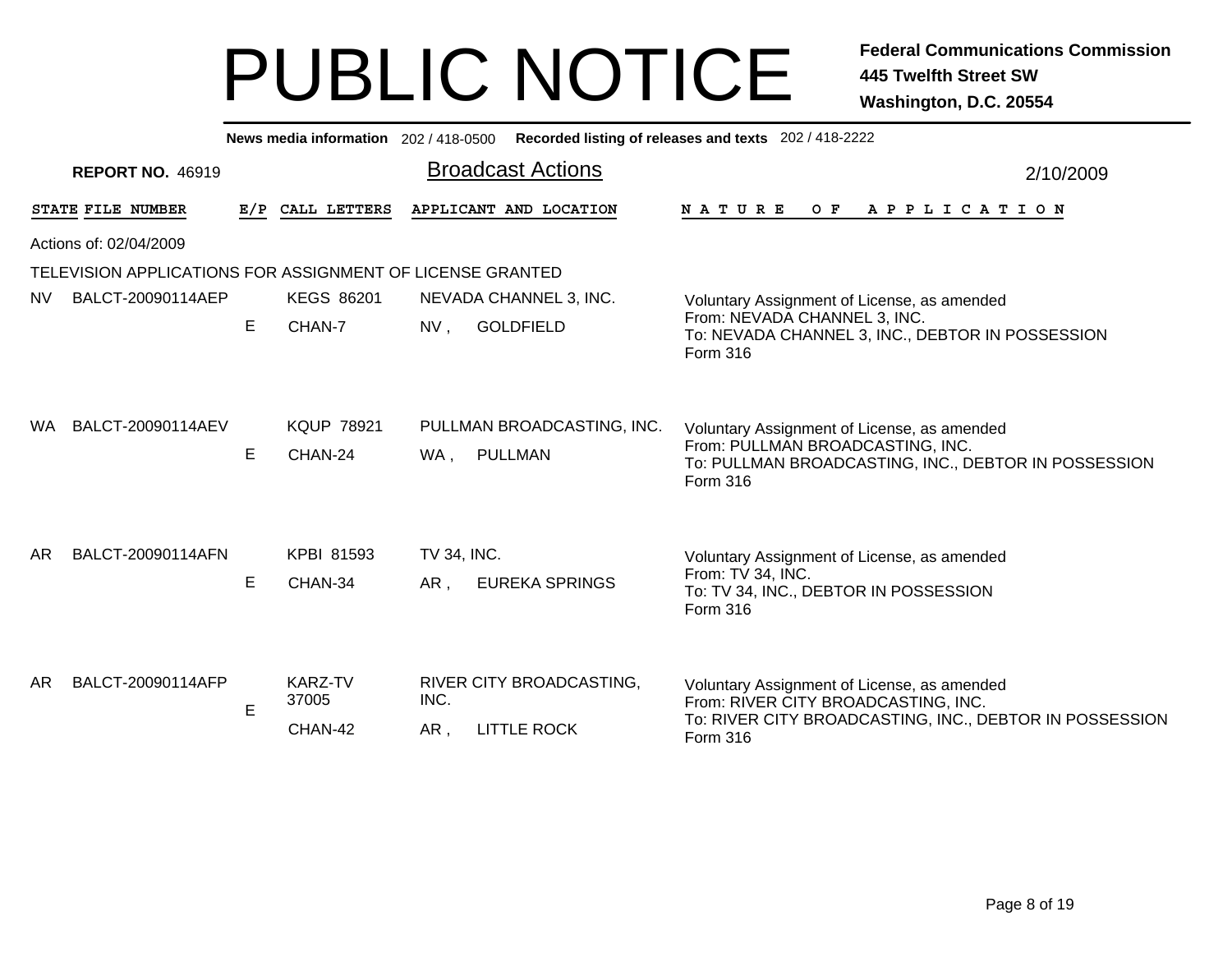, ELKO

|           | Recorded listing of releases and texts 202 / 418-2222<br>News media information 202 / 418-0500 |    |                          |                           |                                                                              |                                                                                         |  |  |  |
|-----------|------------------------------------------------------------------------------------------------|----|--------------------------|---------------------------|------------------------------------------------------------------------------|-----------------------------------------------------------------------------------------|--|--|--|
|           | <b>REPORT NO. 46919</b>                                                                        |    |                          |                           | <b>Broadcast Actions</b>                                                     | 2/10/2009                                                                               |  |  |  |
|           | STATE FILE NUMBER                                                                              |    | E/P CALL LETTERS         |                           | APPLICANT AND LOCATION                                                       | N A T U R E<br>OF APPLICATION                                                           |  |  |  |
|           | Actions of: 02/04/2009                                                                         |    |                          |                           |                                                                              |                                                                                         |  |  |  |
|           | TELEVISION APPLICATIONS FOR ASSIGNMENT OF LICENSE GRANTED                                      |    |                          |                           |                                                                              |                                                                                         |  |  |  |
| AR.       | BALCT-20090122AAS                                                                              |    | KKYK-DT                  |                           | ARKANSAS 49, INC.                                                            | Voluntary Assignment of License, as amended                                             |  |  |  |
|           |                                                                                                | E  | 86534                    | AR,                       | <b>CAMDEN</b>                                                                | From: ARKANSAS 49, INC.                                                                 |  |  |  |
|           |                                                                                                |    | CHAN-49                  |                           |                                                                              | To: ARKANSAS 49, INC., DEBTOR IN POSSESSION<br>Form 316                                 |  |  |  |
|           |                                                                                                |    |                          |                           |                                                                              |                                                                                         |  |  |  |
|           | TELEVISION APPLICATIONS FOR ASSIGNMENT OF PERMIT GRANTED                                       |    |                          |                           |                                                                              |                                                                                         |  |  |  |
| UT        | BAPCT-20090114ADZ                                                                              |    | <b>KBCJ 83729</b>        | VERNAL BROADCASTING, INC. |                                                                              | Voluntary Assignment of Construction Permit, as amended                                 |  |  |  |
|           |                                                                                                | E  | CHAN-6                   | UT,                       | <b>VERNAL</b>                                                                | From: VERNAL BROADCASTING, INC.                                                         |  |  |  |
|           |                                                                                                |    |                          |                           |                                                                              | To: VERNAL BROADCASTING, INC., DEBTOR IN POSSESSION<br>Form 316                         |  |  |  |
|           |                                                                                                |    |                          |                           |                                                                              |                                                                                         |  |  |  |
|           |                                                                                                |    |                          |                           |                                                                              |                                                                                         |  |  |  |
| <b>NV</b> | BAPCT-20090114AET                                                                              |    | <b>KBNY 86538</b>        |                           | NEVADA CHANNEL 6, INC.                                                       | Voluntary Assignment of Construction Permit, as amended<br>From: NEVADA CHANNEL 6, INC. |  |  |  |
|           |                                                                                                | E. | CHAN-6                   | NV, ELY                   |                                                                              | To: NEVADA CHANNEL 6, INC., DEBTOR IN POSSESSION                                        |  |  |  |
|           |                                                                                                |    |                          |                           |                                                                              | Form 316                                                                                |  |  |  |
|           |                                                                                                |    |                          |                           |                                                                              |                                                                                         |  |  |  |
|           |                                                                                                |    |                          |                           | TV TRANSLATOR OR LPTV STATION APPLICATIONS FOR ASSIGNMENT OF LICENSE GRANTED |                                                                                         |  |  |  |
| NV.       | BAPTTL-20080912ADI                                                                             |    | <b>KBVG-LP</b><br>129154 |                           | <b>RENO LICENSE, LLC</b>                                                     | Voluntary Assignment of License, as amended<br>From: REND HCFNSF HIC                    |  |  |  |

CHAN-43 NV

E

From: RENO LICENSE, LLC To: ENTRAVISION HOLDINGS, LLC Form 314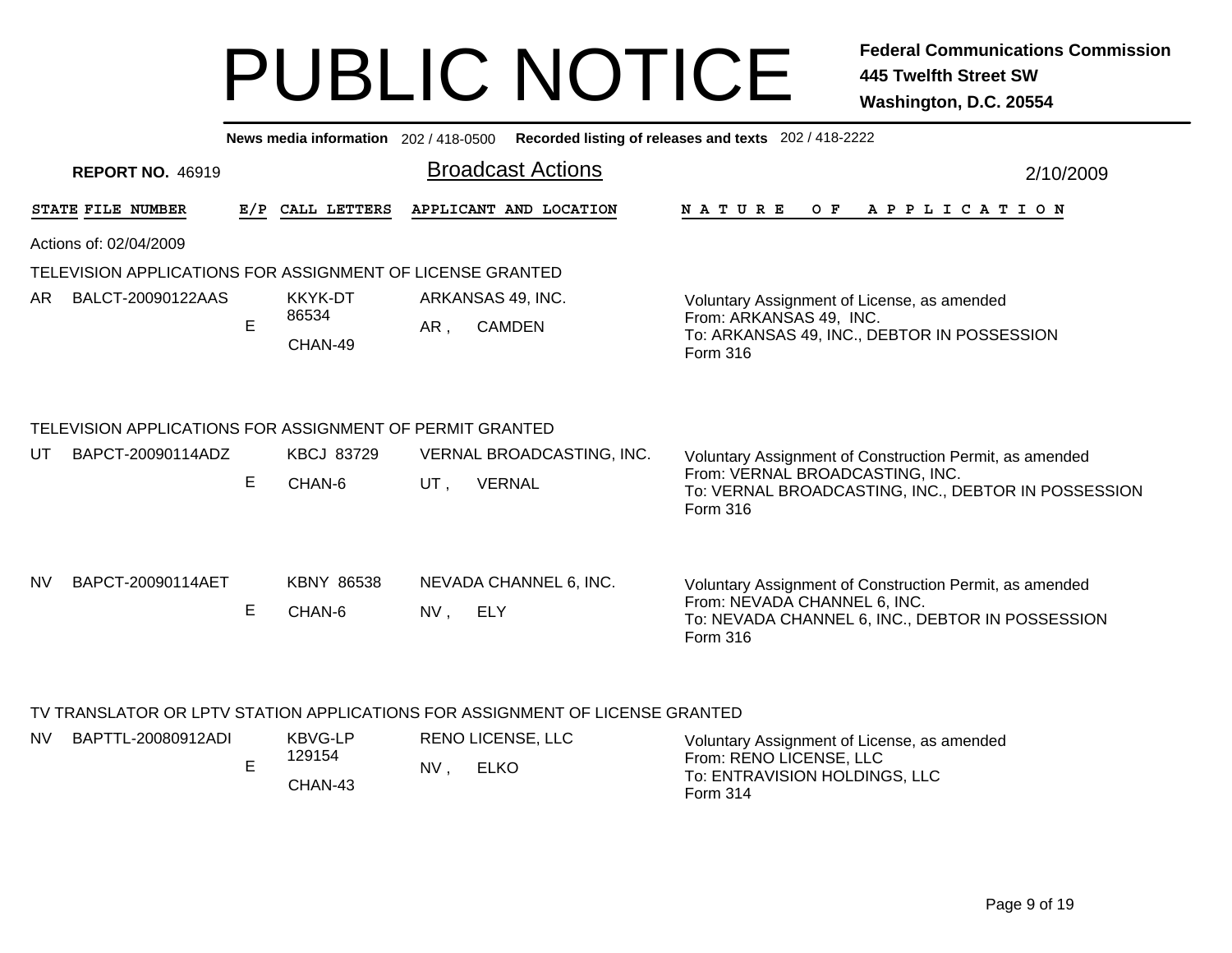|           |                         |     | News media information 202/418-0500 |        |                                                                              | Recorded listing of releases and texts 202 / 418-2222                                                                               |           |  |  |
|-----------|-------------------------|-----|-------------------------------------|--------|------------------------------------------------------------------------------|-------------------------------------------------------------------------------------------------------------------------------------|-----------|--|--|
|           | <b>REPORT NO. 46919</b> |     |                                     |        | <b>Broadcast Actions</b>                                                     |                                                                                                                                     | 2/10/2009 |  |  |
|           | STATE FILE NUMBER       | E/P | CALL LETTERS                        |        | APPLICANT AND LOCATION                                                       | O F<br>N A T U R E<br>A P P L I C A T I O N                                                                                         |           |  |  |
|           | Actions of: 02/04/2009  |     |                                     |        |                                                                              |                                                                                                                                     |           |  |  |
|           |                         |     |                                     |        | TV TRANSLATOR OR LPTV STATION APPLICATIONS FOR ASSIGNMENT OF LICENSE GRANTED |                                                                                                                                     |           |  |  |
| <b>NV</b> | BALTVL-20080912ADJ      | E   | <b>KNNC-LP</b><br>130281<br>CHAN-3  | NV,    | <b>RENO LICENSE, LLC</b><br><b>BATTLE MOUNTAIN</b>                           | Voluntary Assignment of License, as amended<br>From: RENO LICENSE, LLC<br>To: ENTRAVISION HOLDINGS, LLC<br>Form 314                 |           |  |  |
| NV.       | BALTVL-20080912ADK      | E   | <b>KPMP-LP</b><br>129333<br>CHAN-2  | NV,    | <b>RENO LICENSE, LLC</b><br><b>WINNEMUCCA</b>                                | Voluntary Assignment of License, as amended<br>From: RENO LICENSE, LLC<br>To: ENTRAVISION HOLDINGS, LLC<br>Form 314                 |           |  |  |
| CA.       | BALTTL-20080912ADL      | E   | <b>KREN-LP</b><br>130444<br>CHAN-29 | $CA$ , | <b>RENO LICENSE, LLC</b><br><b>SUSANVILLE</b>                                | Voluntary Assignment of License, as amended<br>From: RENO LICENSE, LLC<br>To: ENTRAVISION HOLDINGS, LLC<br>Form 314                 |           |  |  |
| MO        | BALTTL-20090114ADB      | E   | KNJE-LP 48533<br>CHAN-58            | $MO$ , | EBC HARRISON, INC.<br>AURORA                                                 | Voluntary Assignment of License, as amended<br>From: EBC HARRISON, INC.<br>To: EBC HARRISON, INC., DEBTOR IN POSSESSION<br>Form 316 |           |  |  |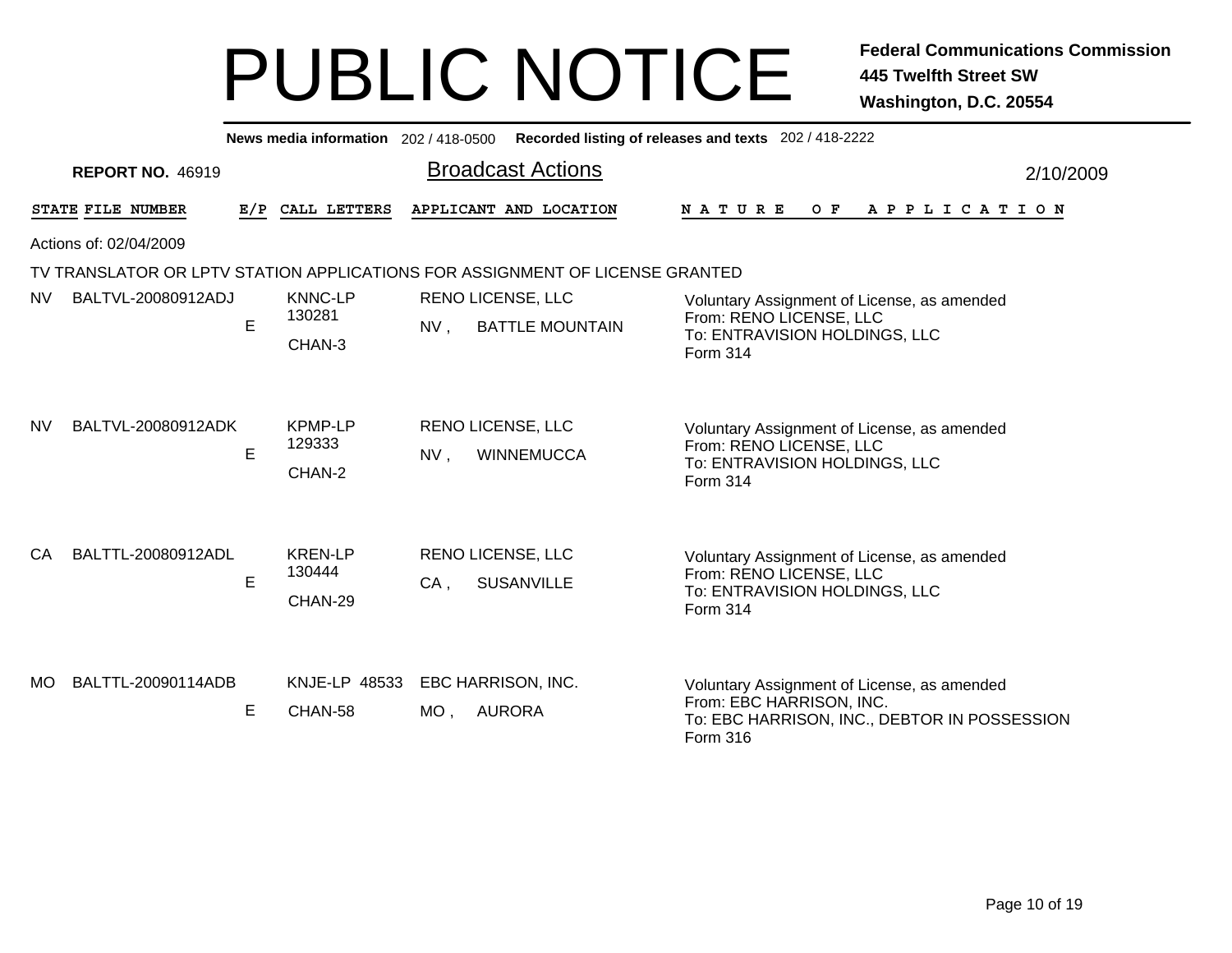|           |                         |     | News media information 202/418-0500 |                |                                                                              | Recorded listing of releases and texts 202 / 418-2222                                                                                                   |           |  |  |
|-----------|-------------------------|-----|-------------------------------------|----------------|------------------------------------------------------------------------------|---------------------------------------------------------------------------------------------------------------------------------------------------------|-----------|--|--|
|           | <b>REPORT NO. 46919</b> |     |                                     |                | <b>Broadcast Actions</b>                                                     |                                                                                                                                                         | 2/10/2009 |  |  |
|           | STATE FILE NUMBER       | E/P | CALL LETTERS                        |                | APPLICANT AND LOCATION                                                       | N A T U R E<br>O F<br>A P P L I C A T I O N                                                                                                             |           |  |  |
|           | Actions of: 02/04/2009  |     |                                     |                |                                                                              |                                                                                                                                                         |           |  |  |
|           |                         |     |                                     |                | TV TRANSLATOR OR LPTV STATION APPLICATIONS FOR ASSIGNMENT OF LICENSE GRANTED |                                                                                                                                                         |           |  |  |
| UT.       | BALTTL-20090114ADO      | E   | K45GX 72485<br>CHAN-45              | UT.            | PRICE BROADCASTING, INC.<br><b>SALT LAKE CITY</b>                            | Voluntary Assignment of License, as amended<br>From: PRICE BROADCASTING, INC.<br>To: PRICE BROADCASTING, INC., DEBTOR IN POSSESSION<br>Form 316         |           |  |  |
| OR.       | BALTTL-20090114ADQ      | E   | <b>KAMK-LP</b><br>24009<br>CHAN-53  | INC.<br>OR,    | ROSEBURG BROADCASTING,<br><b>EUGENE</b>                                      | Voluntary Assignment of License, as amended<br>From: ROSEBURG BROADCASTING, INC.<br>To: ROSEBURG BROADCASTING, INC., DEBTOR IN POSSESSION<br>Form 316   |           |  |  |
| MI        | BALTTL-20090114ADT      | E   | <b>WUHQ-LP</b><br>41248<br>CHAN-29  | INC.<br>$MI$ . | MARQUETTE BROADCASTING,<br><b>GRAND RAPIDS</b>                               | Voluntary Assignment of License, as amended<br>From: MARQUETTE BROADCASTING, INC.<br>To: MARQUETTE BROADCASTING, INC., DEBTOR IN POSSESSION<br>Form 316 |           |  |  |
| <b>WY</b> | BALTT-20090114ADW       | Е   | K61DX 18294<br>CHAN-61              | WY,            | DENVER BROADCASTING, INC.<br>LARAMIE                                         | Voluntary Assignment of License, as amended<br>From: DENVER BROADCASTING, INC.<br>To: DENVER BROADCASTING, INC., DEBTOR IN POSSESSION<br>Form 316       |           |  |  |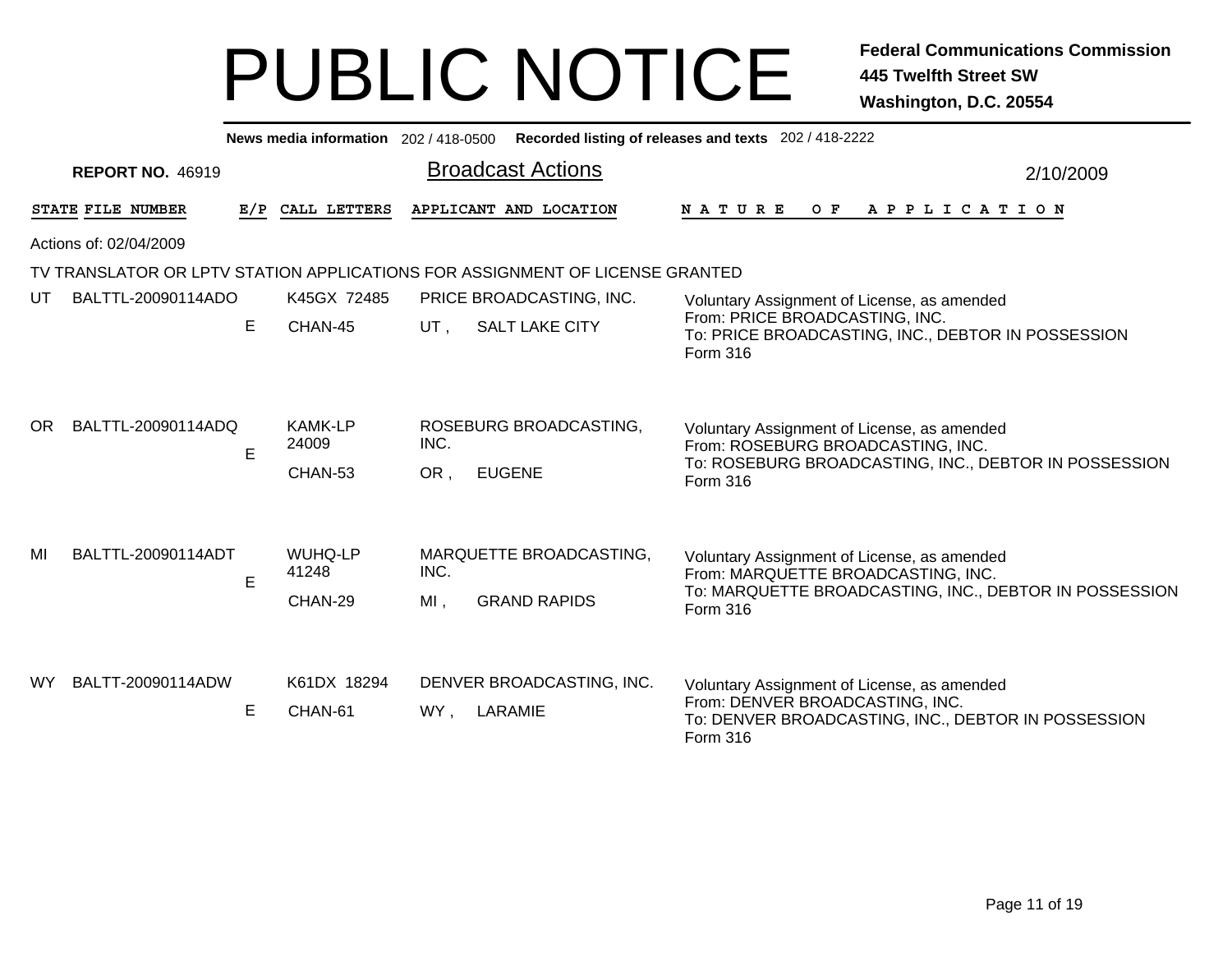|           | News media information 202 / 418-0500 Recorded listing of releases and texts 202 / 418-2222 |    |                                    |                       |                                              |                                                                                                                                                                                 |           |  |  |
|-----------|---------------------------------------------------------------------------------------------|----|------------------------------------|-----------------------|----------------------------------------------|---------------------------------------------------------------------------------------------------------------------------------------------------------------------------------|-----------|--|--|
|           | <b>REPORT NO. 46919</b>                                                                     |    |                                    |                       | <b>Broadcast Actions</b>                     |                                                                                                                                                                                 | 2/10/2009 |  |  |
|           | STATE FILE NUMBER                                                                           |    | E/P CALL LETTERS                   |                       | APPLICANT AND LOCATION                       | N A T U R E<br>OF APPLICATION                                                                                                                                                   |           |  |  |
|           | Actions of: 02/04/2009                                                                      |    |                                    |                       |                                              |                                                                                                                                                                                 |           |  |  |
|           | TV TRANSLATOR OR LPTV STATION APPLICATIONS FOR ASSIGNMENT OF LICENSE GRANTED                |    |                                    |                       |                                              |                                                                                                                                                                                 |           |  |  |
| WY.       | BALTT-20090114ADX                                                                           |    | K21CV 18288                        |                       | DENVER BROADCASTING, INC.                    | Voluntary Assignment of License, as amended                                                                                                                                     |           |  |  |
|           |                                                                                             | E. | CHAN-21                            | WY,                   | <b>RAWLINS</b>                               | From: DENVER BROADCASTING, INC.<br>To: DENVER BROADCASTING, INC., DEBTOR IN POSSESSION<br>Form 316                                                                              |           |  |  |
| <b>WY</b> | BALTTL-20090114ADY                                                                          | E. | KDEV-LP<br>125255<br>CHAN-40       | WY,                   | DENVER BROADCASTING, INC.<br><b>CHEYENNE</b> | Voluntary Assignment of License, as amended<br>From: DENVER BROADCASTING, INC.<br>To: DENVER BROADCASTING, INC., DEBTOR IN POSSESSION<br>Form 316                               |           |  |  |
| UT        | BALTTL-20090114AEB                                                                          | E  | <b>KUBX-LP</b><br>70919<br>CHAN-58 | UT,                   | LOGAN 12, INC.<br><b>SALT LAKE CITY</b>      | Voluntary Assignment of License, as amended<br>From: LOGAN 12, INC.<br>To: LOGAN 12, INC., DEBTOR IN POSSESSION<br>Form 316                                                     |           |  |  |
| МT        | BALTTL-20090114AED                                                                          | E  | <b>KEXI-LP 40102</b><br>CHAN-35    | GROUP, INC.<br>$MT$ , | MONTANA BROADCASTING<br><b>KALISPELL</b>     | Voluntary Assignment of License, as amended<br>From: MONTANA BROADCASTING GROUP, INC.<br>To: MONTANA BROADCASTING GROUP, INC. DEBTOR IN<br><b>POSSESSION</b><br><b>Form 316</b> |           |  |  |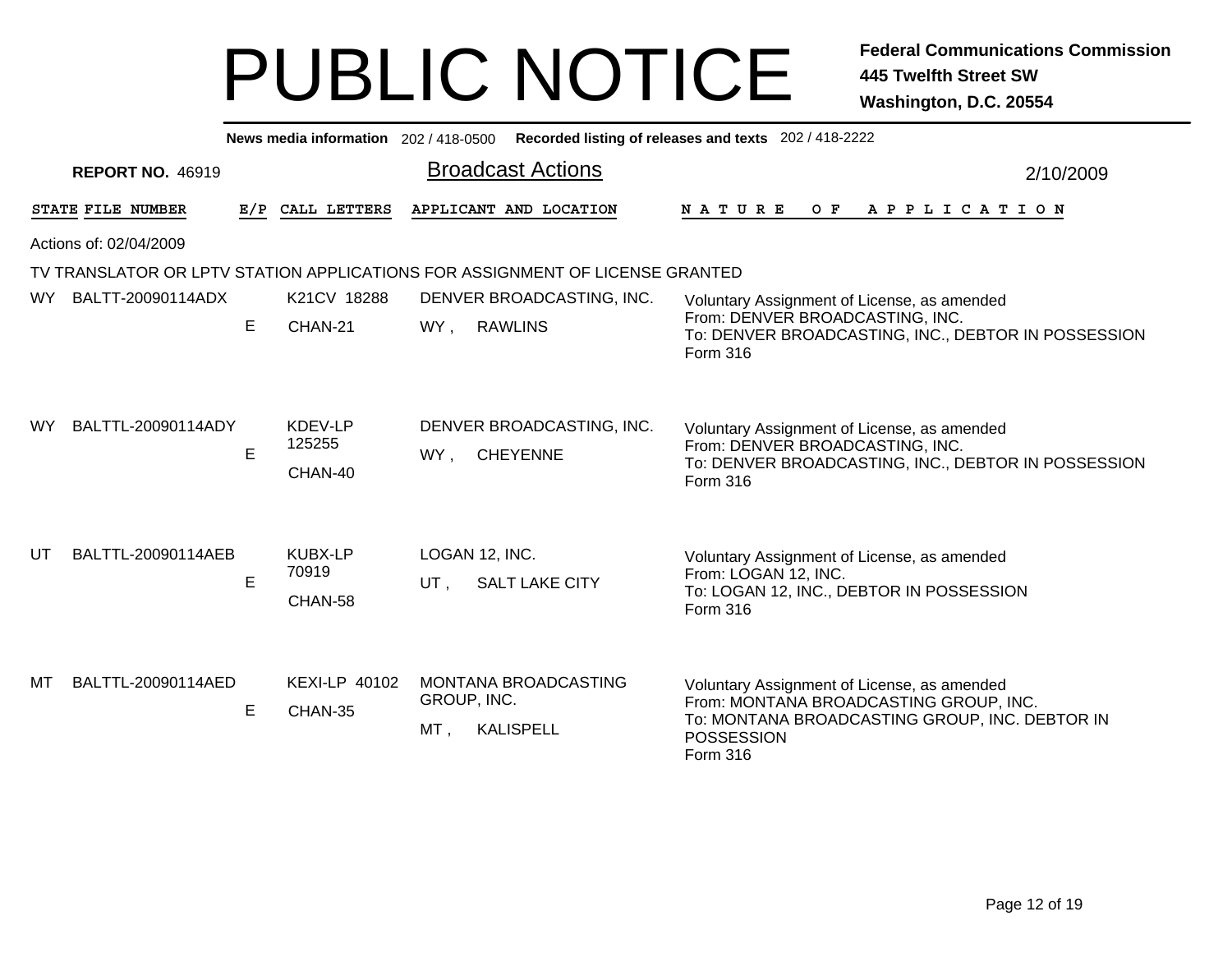|                                                                                                                     | Recorded listing of releases and texts 202 / 418-2222<br>News media information 202 / 418-0500 |    |                                    |                                                        |                                                                                                                                                   |  |  |  |  |
|---------------------------------------------------------------------------------------------------------------------|------------------------------------------------------------------------------------------------|----|------------------------------------|--------------------------------------------------------|---------------------------------------------------------------------------------------------------------------------------------------------------|--|--|--|--|
|                                                                                                                     | <b>Broadcast Actions</b><br><b>REPORT NO. 46919</b><br>2/10/2009                               |    |                                    |                                                        |                                                                                                                                                   |  |  |  |  |
| APPLICANT AND LOCATION<br>STATE FILE NUMBER<br>CALL LETTERS<br><b>NATURE</b><br>O F<br>A P P L I C A T I O N<br>E/P |                                                                                                |    |                                    |                                                        |                                                                                                                                                   |  |  |  |  |
| Actions of: 02/04/2009                                                                                              |                                                                                                |    |                                    |                                                        |                                                                                                                                                   |  |  |  |  |
| TV TRANSLATOR OR LPTV STATION APPLICATIONS FOR ASSIGNMENT OF LICENSE GRANTED                                        |                                                                                                |    |                                    |                                                        |                                                                                                                                                   |  |  |  |  |
| мт                                                                                                                  | BALTTL-20090114AEH                                                                             |    | <b>KBTZ-LP 17328</b>               | MONTANA LICENSE SUB, INC.                              | <b>Voluntary Assignment of License</b>                                                                                                            |  |  |  |  |
|                                                                                                                     |                                                                                                | E. | CHAN-32                            | $MT$ ,<br><b>BOZEMAN</b>                               | From: MONTANA LICENSE SUB, INC.<br>To: MONTANA LICENSE SUB, INC. DEBTOR IN POSSESSION<br><b>Form 316</b>                                          |  |  |  |  |
| MТ                                                                                                                  | BALTTL-20090114AEI                                                                             | E  | <b>KMMF-LP</b><br>30457<br>CHAN-34 | MONTANA LICENSE SUB, INC.<br><b>KALISPELL</b><br>MT,   | Voluntary Assignment of License<br>From: MONTANA LICENSE SUB, INC.<br>To: MONTANA LICENSE SUB, INC. DEBTOR IN POSSESSION<br>Form 316              |  |  |  |  |
| TX.                                                                                                                 | BALTTL-20090114AEK                                                                             | E  | KEYU-LP<br>130905<br>CHAN-41       | BORGER BROADCASTING, INC.<br><b>AMARILLO</b><br>$TX$ , | Voluntary Assignment of License, as amended<br>From: BORGER BROADCASTING, INC.<br>To: BORGER BROADCASTING, INC., DEBTOR IN POSSESSION<br>Form 316 |  |  |  |  |
| TX.                                                                                                                 | BALTTL-20090114AEL                                                                             | E. | <b>KEAT-LP 48021</b><br>CHAN-22    | BORGER BROADCASTING, INC.<br><b>AMARILLO</b><br>$TX$ , | Voluntary Assignment of License, as amended<br>From: BORGER BROADCASTING, INC.<br>To: BORGER BROADCASTING, INC., DEBTOR IN POSSESSION<br>Form 316 |  |  |  |  |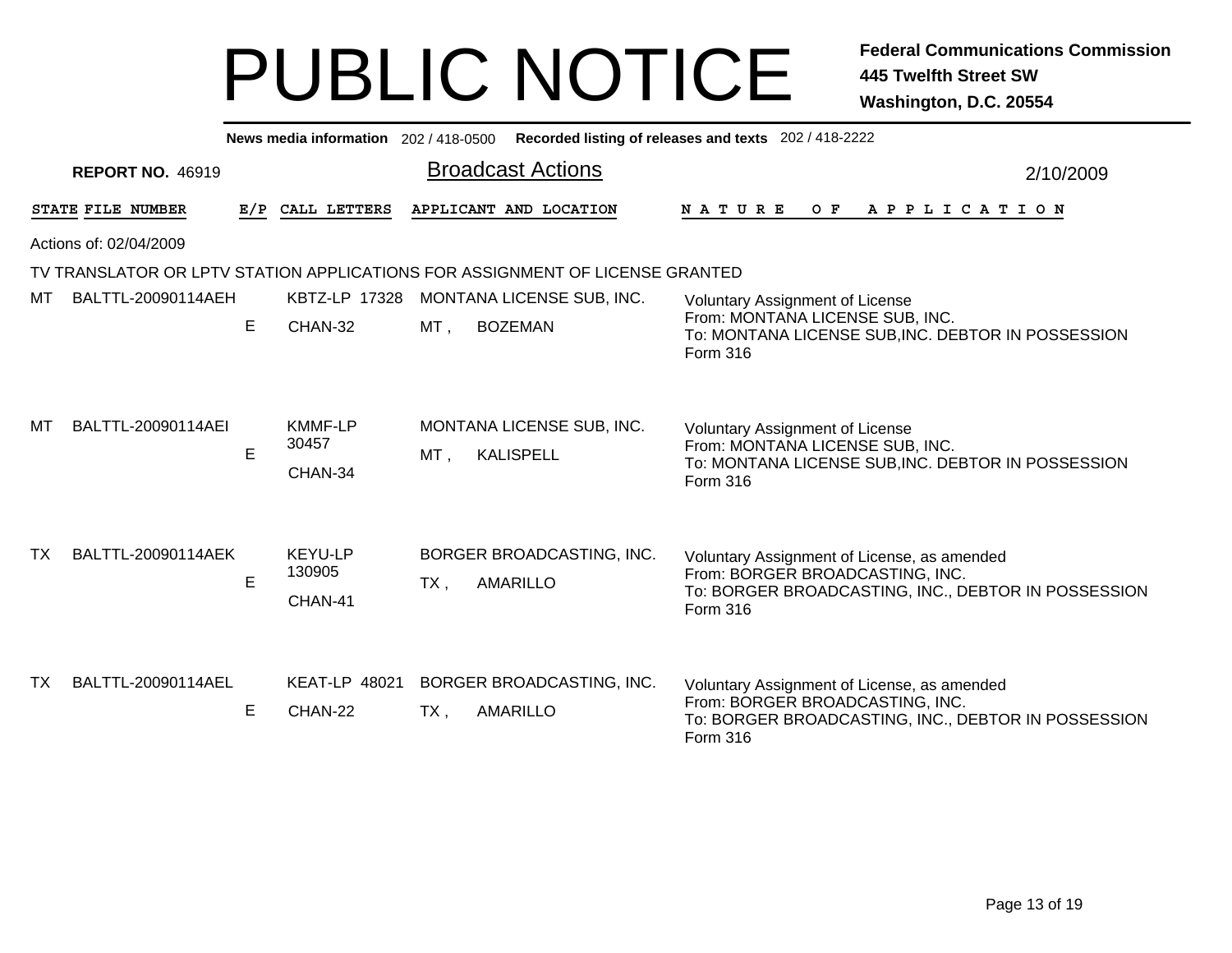| News media information 202/418-0500 |                         |     |                                    | Recorded listing of releases and texts 202 / 418-2222 |                                                                              |                                                                                                                                                          |           |  |
|-------------------------------------|-------------------------|-----|------------------------------------|-------------------------------------------------------|------------------------------------------------------------------------------|----------------------------------------------------------------------------------------------------------------------------------------------------------|-----------|--|
|                                     | <b>REPORT NO. 46919</b> |     |                                    |                                                       | <b>Broadcast Actions</b>                                                     |                                                                                                                                                          | 2/10/2009 |  |
|                                     | STATE FILE NUMBER       | E/P | CALL LETTERS                       |                                                       | APPLICANT AND LOCATION                                                       | <b>NATURE</b><br>OF APPLICATION                                                                                                                          |           |  |
| Actions of: 02/04/2009              |                         |     |                                    |                                                       |                                                                              |                                                                                                                                                          |           |  |
|                                     |                         |     |                                    |                                                       | TV TRANSLATOR OR LPTV STATION APPLICATIONS FOR ASSIGNMENT OF LICENSE GRANTED |                                                                                                                                                          |           |  |
| TX.                                 | BALTTL-20090114AEM      | E   | <b>KAMT-LP</b><br>47363<br>CHAN-50 | $TX$ ,                                                | BORGER BROADCASTING, INC.<br><b>AMARILLO</b>                                 | Voluntary Assignment of License, as amended<br>From: BORGER BROADCASTING, INC.<br>To: BORGER BROADCASTING, INC., DEBTOR IN POSSESSION<br><b>Form 316</b> |           |  |
| TX                                  | BALTTL-20090114AEN      | E   | KUTW-LP<br>17496<br>CHAN-34        | $TX$ .                                                | BORGER BROADCASTING, INC.<br><b>COLLEGE STATION</b>                          | Voluntary Assignment of License, as amended<br>From: BORGER BROADCASTING, INC.<br>To: BORGER BROADCASTING, INC., DEBTOR IN POSSESSION<br>Form 316        |           |  |
| TX.                                 | BALTTL-20090114AEO      | E   | <b>KWKO-LP</b><br>47711<br>CHAN-38 | $TX$ ,                                                | BORGER BROADCASTING, INC.<br><b>WACO</b>                                     | Voluntary Assignment of License, as amended<br>From: BORGER BROADCASTING, INC.<br>To: BORGER BROADCASTING, INC., DEBTOR IN POSSESSION<br>Form 316        |           |  |
| <b>NV</b>                           | BALTTL-20090114AEQ      | E   | <b>KELM-LP</b><br>27416<br>CHAN-43 | NV,                                                   | NEVADA CHANNEL 3, INC.<br><b>RENO</b>                                        | Voluntary Assignment of License, as amended<br>From: NEVADA CHANNEL 3, INC.<br>To: NEVADA CHANNEL 3, INC., DEBTOR IN POSSESSION<br>Form 316              |           |  |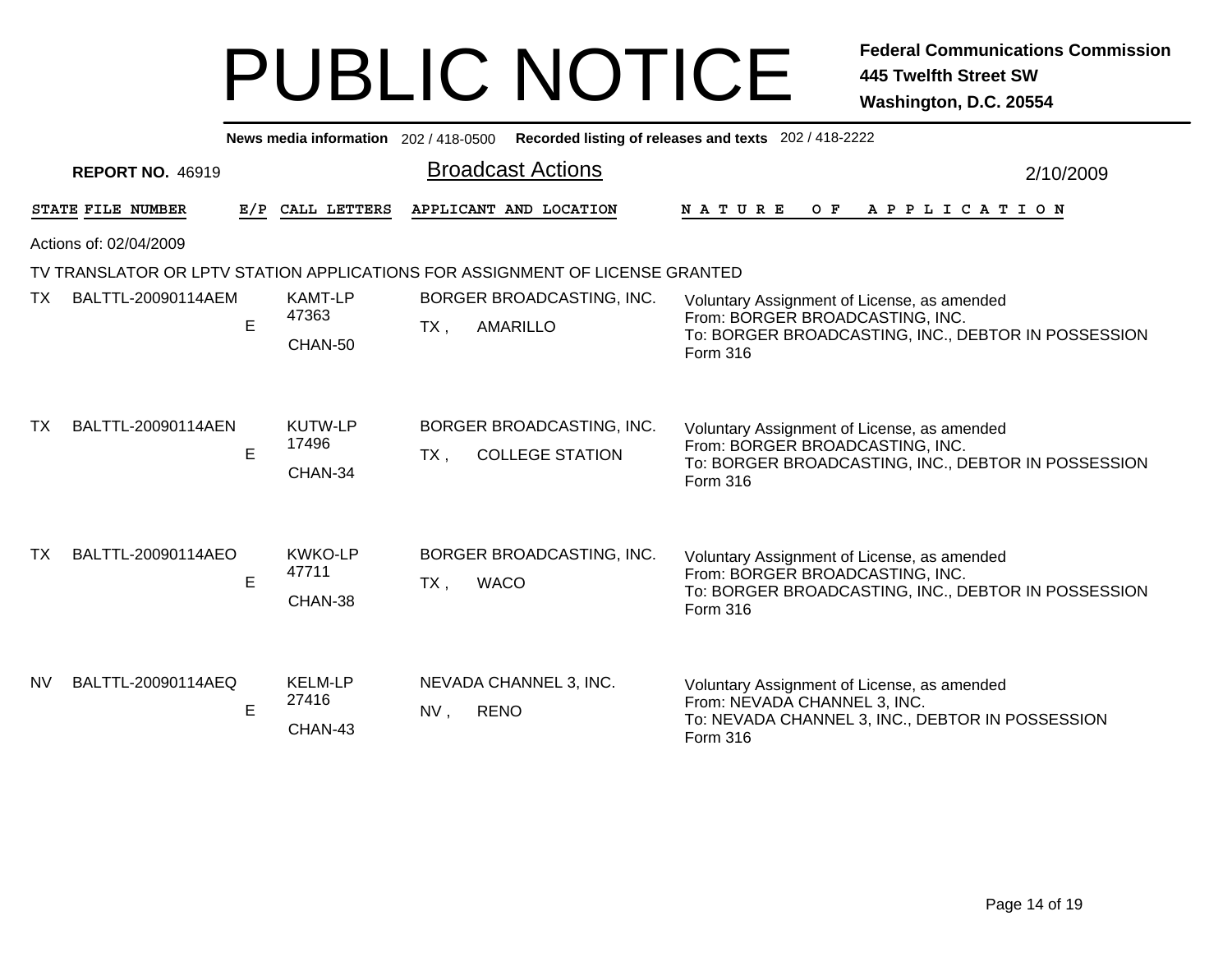|     |                         |     | News media information 202 / 418-0500 |                    |                                                                              | Recorded listing of releases and texts 202 / 418-2222                                                                                               |           |  |  |
|-----|-------------------------|-----|---------------------------------------|--------------------|------------------------------------------------------------------------------|-----------------------------------------------------------------------------------------------------------------------------------------------------|-----------|--|--|
|     | <b>REPORT NO. 46919</b> |     |                                       |                    | <b>Broadcast Actions</b>                                                     |                                                                                                                                                     | 2/10/2009 |  |  |
|     | STATE FILE NUMBER       | E/P | CALL LETTERS                          |                    | APPLICANT AND LOCATION                                                       | OF APPLICATION<br>N A T U R E                                                                                                                       |           |  |  |
|     | Actions of: 02/04/2009  |     |                                       |                    |                                                                              |                                                                                                                                                     |           |  |  |
|     |                         |     |                                       |                    | TV TRANSLATOR OR LPTV STATION APPLICATIONS FOR ASSIGNMENT OF LICENSE GRANTED |                                                                                                                                                     |           |  |  |
| NV. | BALTTL-20090114AER      | E   | <b>KEGS-LP</b><br>12731<br>CHAN-30    | $NV$ ,             | NEVADA CHANNEL 3, INC.<br><b>LAS VEGAS</b>                                   | Voluntary Assignment of License, as amended<br>From: NEVADA CHANNEL 3, INC.<br>To: NEVADA CHANNEL 3, INC., DEBTOR IN POSSESSION<br>Form 316         |           |  |  |
| ID  | BALTTL-20090114AEW      | E   | <b>KQUP-LP</b><br>15635<br>CHAN-47    | $ID$ ,             | PULLMAN BROADCASTING, INC.<br><b>COEUR D'ALENE</b>                           | Voluntary Assignment of License, as amended<br>From: PULLMAN BROADCASTING, INC.<br>To: PULLMAN BROADCASTING, INC., DEBTOR IN POSSESSION<br>Form 316 |           |  |  |
| AR. | BALTTL-20090114AFO      | E   | <b>KWFT-LP</b><br>58282<br>CHAN-34    | TV 34, INC.<br>AR, | <b>FORT SMITH</b>                                                            | Voluntary Assignment of License, as amended<br>From: TV 34, INC.<br>To: TV 34, INC., DEBTOR IN POSSESSION<br>Form 316                               |           |  |  |
| AR. | BALTTL-20090122AAV      | E   | <b>KWBK-LP</b><br>39151<br>CHAN-45    | AR,                | ARKANSAS 49, INC.<br><b>PINE BLUFF</b>                                       | Voluntary Assignment of License, as amended<br>From: ARKANSAS 49, INC.<br>To: ARKANSAS 49, INC., DEBTOR IN POSSESSION<br>Form 316                   |           |  |  |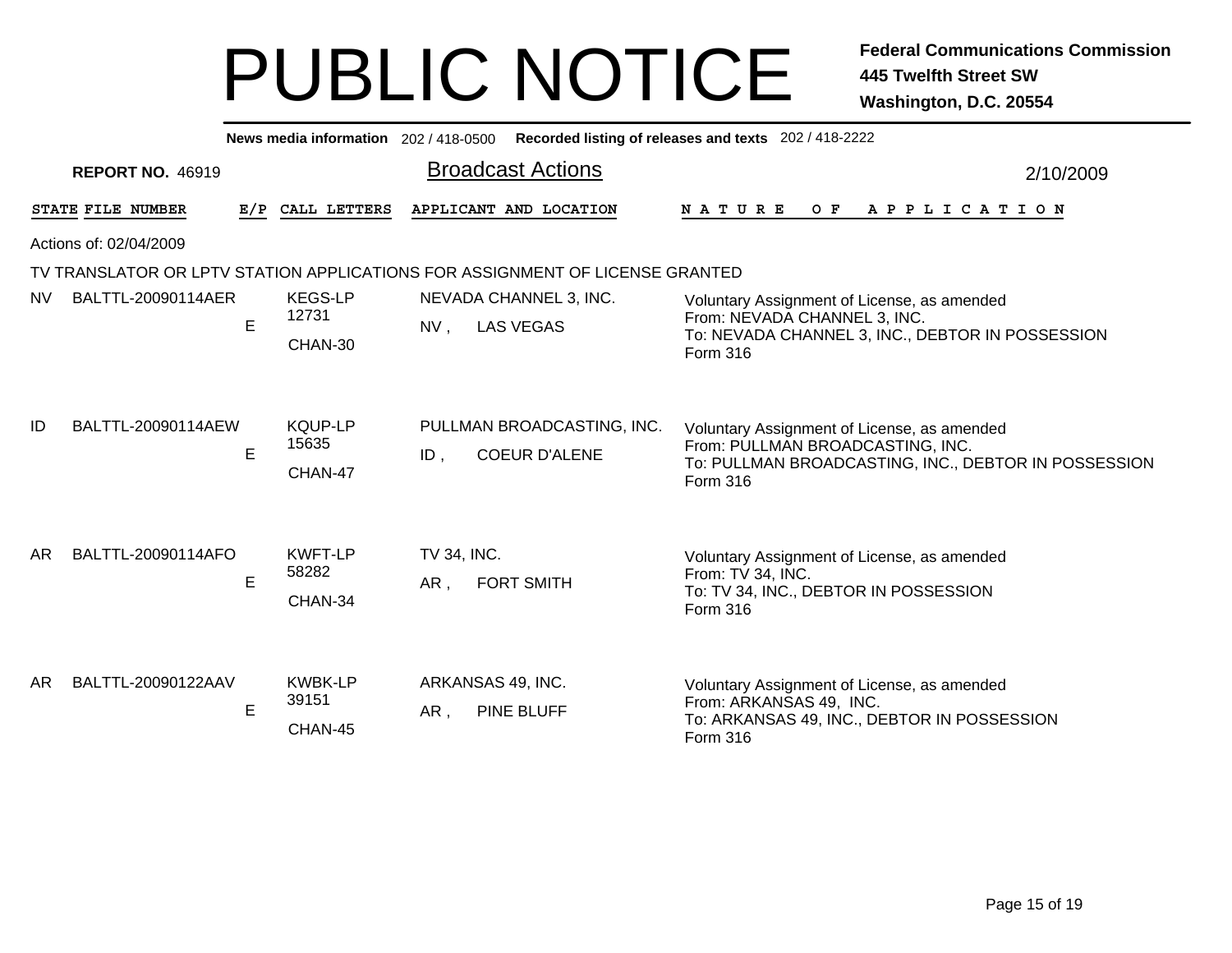| Recorded listing of releases and texts 202 / 418-2222<br>News media information 202 / 418-0500<br><b>Broadcast Actions</b><br><b>REPORT NO. 46919</b><br>2/10/2009                                                                   |
|--------------------------------------------------------------------------------------------------------------------------------------------------------------------------------------------------------------------------------------|
|                                                                                                                                                                                                                                      |
|                                                                                                                                                                                                                                      |
| <b>STATE FILE NUMBER</b><br>APPLICANT AND LOCATION<br>CALL LETTERS<br>N A T U R E<br>O F<br>A P P L I C A T I O N<br>E/P                                                                                                             |
| Actions of: 02/05/2009                                                                                                                                                                                                               |
| CLASS A TV APPLICATIONS FOR MINOR CHANGE TO A LICENSED FACILITY DISMISSED                                                                                                                                                            |
| IL<br>BPTVA-20070611ABC<br>WOCK-CA<br>KM LPTV OF CHICAGO-13, L.L.C.<br>Minor change in licensed facilities, callsign WOCK-CA.<br>35092<br>Engineering Amendment filed 10/16/2008<br>E<br><b>CHICAGO</b><br>IL,<br>CHAN-13            |
| FM STATION APPLICATIONS FOR ASSIGNMENT OF LICENSE DISMISSED<br>BALED-20081024ADH<br>KGDP-FM<br>PEOPLE OF ACTION<br>CA<br>Voluntary Assignment of License, as amended                                                                 |
| 79035<br>From: PEOPLE OF ACTION<br>E<br><b>SANTA MARIA</b><br>CA.<br>To: UNIVERSITY OF SOUTHERN CALIFORNIA<br>90.5 MHZ<br>Form 314<br>Dismissed at Request of the Assignee                                                           |
| FM TRANSLATOR APPLICATIONS FOR MINOR CHANGE TO A LICENSED FACILITY DISMISSED                                                                                                                                                         |
| BPFT-20090130AKR<br>K246AE 9039<br>AZ<br>STEVEN M. GREELEY<br>Minor change in licensed facilities, callsign K246AE.<br>Dismissed 2/5/2009 per Applicant's request-no letter sent.<br>Е<br>97.1 MHZ<br>AZ,<br><b>LAKE HAVASU CITY</b> |

#### DIGITAL TRANSLATOR OR DIGITAL LPTV APPLICATIONS FOR DISPLACEMENT DISMISSED

E CHAN-47THREE ANGELS BROADCASTING Minor change of callsign K54DU. NETWORK, INC. WA BDISDTL-20081209AAF K54DU 66989

, RICHLAND WA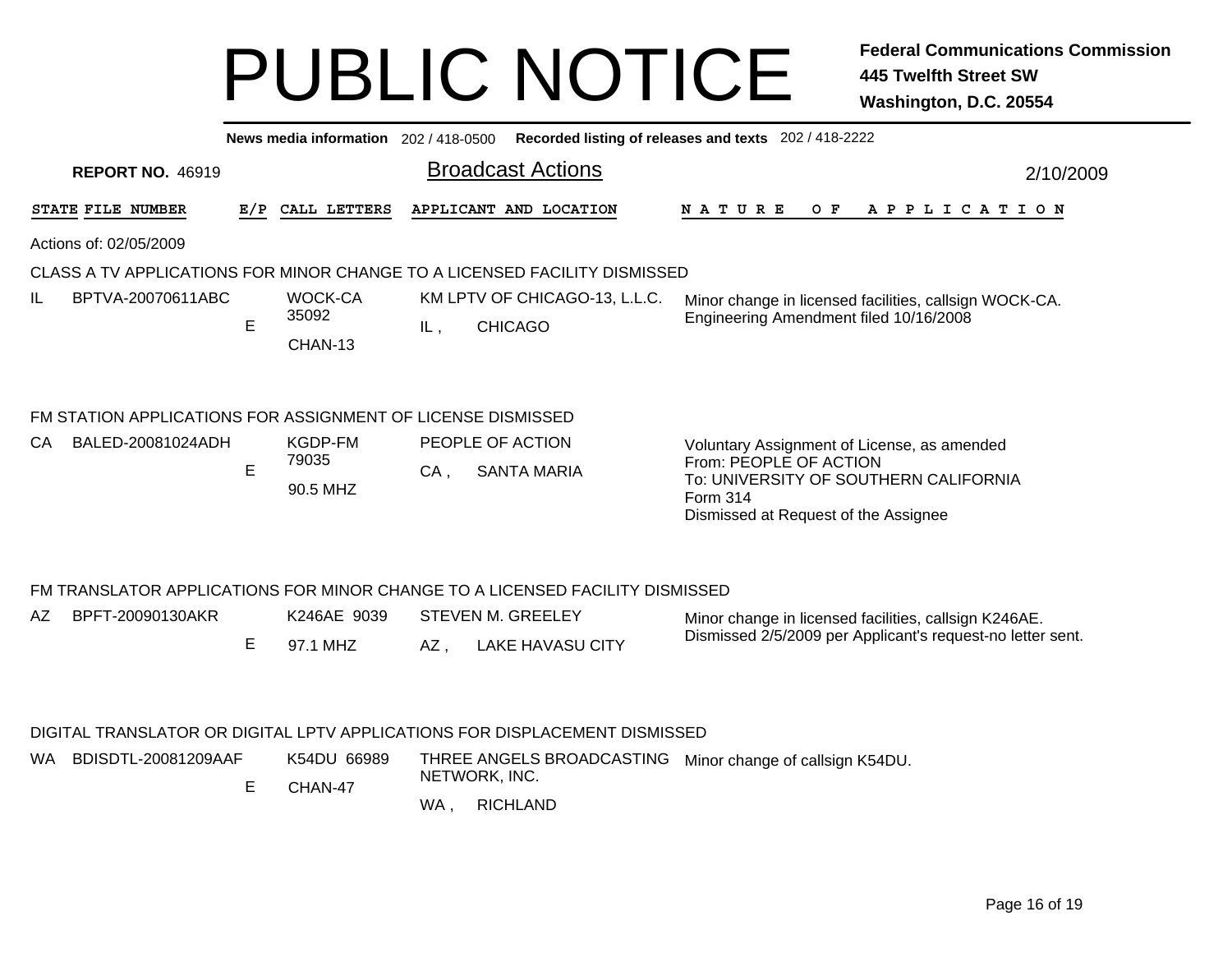|                                                                            |     | News media information 202 / 418-0500 |           |                                                                                                               | Recorded listing of releases and texts 202 / 418-2222                                                                                             |           |  |  |  |
|----------------------------------------------------------------------------|-----|---------------------------------------|-----------|---------------------------------------------------------------------------------------------------------------|---------------------------------------------------------------------------------------------------------------------------------------------------|-----------|--|--|--|
| <b>REPORT NO. 46919</b>                                                    |     |                                       |           | <b>Broadcast Actions</b>                                                                                      |                                                                                                                                                   | 2/10/2009 |  |  |  |
| STATE FILE NUMBER                                                          | E/P | CALL LETTERS                          |           | APPLICANT AND LOCATION                                                                                        | OF APPLICATION<br><b>NATURE</b>                                                                                                                   |           |  |  |  |
| Actions of: 02/05/2009                                                     |     |                                       |           |                                                                                                               |                                                                                                                                                   |           |  |  |  |
| DIGITAL TRANSLATOR OR DIGITAL LPTV APPLICATIONS FOR DISPLACEMENT DISMISSED |     |                                       |           |                                                                                                               |                                                                                                                                                   |           |  |  |  |
| BDISDTL-20081222AAW<br>TX                                                  |     | <b>KSAA-LP 20566</b>                  |           | MAKO COMMUNICATIONS, LLC                                                                                      | Minor change of callsign KSAA-LP.                                                                                                                 |           |  |  |  |
|                                                                            | Е   | CHAN-46                               | $TX$ ,    | <b>SAN ANTONIO</b>                                                                                            |                                                                                                                                                   |           |  |  |  |
| <b>PA</b><br>BLTVL-20081112ADE                                             | Е   | WWPS-LP 3917<br>CHAN-8                | PA,       | TV TRANSLATOR OR LPTV STATION APPLICATIONS FOR LICENSE TO COVER DISMISSED<br>JOHN A. FRANKLIN<br>HAWLEY, ETC. | License to cover construction permit no: BALTVL-20080505AAG,<br>callsign WWPS-LP.                                                                 |           |  |  |  |
| FM BOOSTER APPLICATIONS FOR ORIGINAL CONSTRUCTION PERMIT GRANTED           |     |                                       |           |                                                                                                               |                                                                                                                                                   |           |  |  |  |
| BNPFTB-20081216BKF<br><b>NY</b>                                            | E   | WFUV-FM3<br>179841                    | $NY$ ,    | <b>FORDHAM UNIVERSITY</b>                                                                                     | CP New Station.                                                                                                                                   |           |  |  |  |
|                                                                            |     |                                       |           | <b>NEW YORK</b>                                                                                               |                                                                                                                                                   |           |  |  |  |
|                                                                            |     | 90.7 MHZ                              |           |                                                                                                               | Petitions to deny this application must be on file no later<br>than 30 days from the date of the notice accepting this<br>application for filing. |           |  |  |  |
| FM STATION APPLICATIONS FOR ORIGINAL CONSTRUCTION PERMIT GRANTED           |     |                                       |           |                                                                                                               |                                                                                                                                                   |           |  |  |  |
| BNPED-20071017AEA<br>AZ                                                    |     | NEW 173343                            |           | ARIZONA BOARD OF REGENTS                                                                                      | CP New Station.                                                                                                                                   |           |  |  |  |
|                                                                            | E   | 89.1 MHZ                              | AZ. UNIVE | FOR/ON BEHALF OF NORTHERN                                                                                     |                                                                                                                                                   |           |  |  |  |

**SPRINGERVILLE** AZ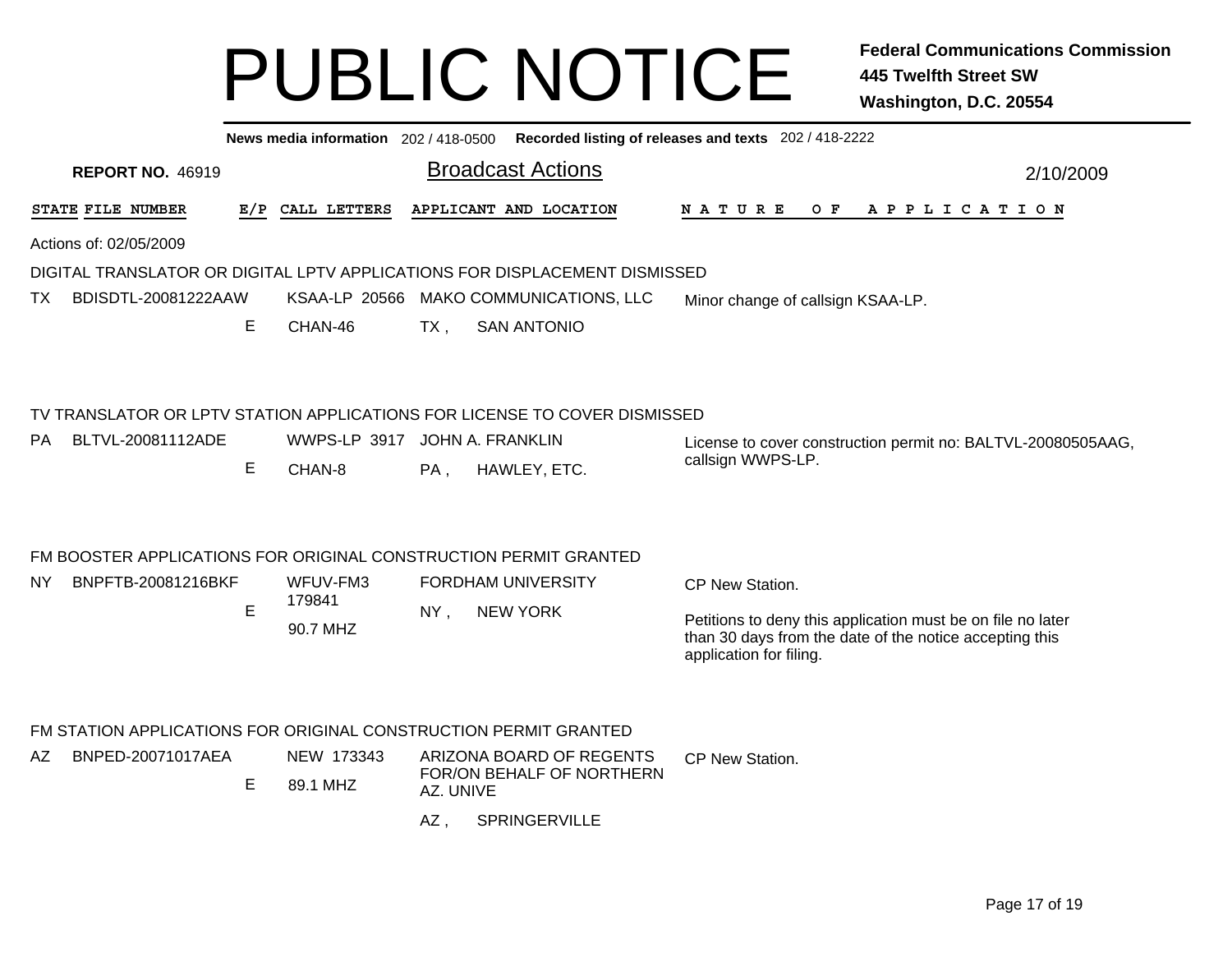|     | News media information 202 / 418-0500 Recorded listing of releases and texts 202 / 418-2222 |   |                             |                                               |                                                                         |                                                                                 |           |  |  |  |
|-----|---------------------------------------------------------------------------------------------|---|-----------------------------|-----------------------------------------------|-------------------------------------------------------------------------|---------------------------------------------------------------------------------|-----------|--|--|--|
|     | <b>REPORT NO. 46919</b>                                                                     |   |                             |                                               | <b>Broadcast Actions</b>                                                |                                                                                 | 2/10/2009 |  |  |  |
|     | STATE FILE NUMBER                                                                           |   | E/P CALL LETTERS            |                                               | APPLICANT AND LOCATION                                                  | N A T U R E<br>OF APPLICATION                                                   |           |  |  |  |
|     | Actions of: 02/05/2009                                                                      |   |                             |                                               |                                                                         |                                                                                 |           |  |  |  |
|     |                                                                                             |   |                             |                                               | FM STATION APPLICATIONS FOR MINOR CHANGE TO A LICENSED FACILITY GRANTED |                                                                                 |           |  |  |  |
| NY. | BPED-20080707ADP                                                                            | E | <b>WOKR 465</b><br>93.5 MHZ | <b>EDUCATIONAL MEDIA</b><br><b>FOUNDATION</b> |                                                                         | Minor change in licensed facilities.                                            |           |  |  |  |
|     |                                                                                             |   |                             | $NY$ ,                                        | <b>REMSEN</b>                                                           |                                                                                 |           |  |  |  |
|     | FM STATION APPLICATIONS FOR TRANSFER OF CONTROL GRANTED                                     |   |                             |                                               |                                                                         |                                                                                 |           |  |  |  |
| GU  | BTCH-20081022ABI                                                                            |   | KIJI 164176                 | <b>GUAM BROADCAST SERVICES,</b>               |                                                                         | Voluntary Transfer of Control, as amended                                       |           |  |  |  |
|     |                                                                                             | Е | 104.3 MHZ                   | INC.<br>GU,                                   | <b>TUMON</b>                                                            | From: TOYOHITO YONEYAMA, ET AL<br>To: KEVIN HIDEAKI YAMAZAKI, ET AL<br>Form 315 |           |  |  |  |
|     | FM TRANSLATOR APPLICATIONS FOR LICENSE TO COVER GRANTED                                     |   |                             |                                               |                                                                         |                                                                                 |           |  |  |  |
| ID  | BLFT-20090202BTQ                                                                            |   | K268BP 87708                |                                               | MARIA E. JUAREZ                                                         | License to cover.                                                               |           |  |  |  |
|     |                                                                                             | Е | 101.5 MHZ                   | $ID$ ,                                        | <b>MOUNTAIN HOME</b>                                                    |                                                                                 |           |  |  |  |
|     |                                                                                             |   |                             |                                               |                                                                         |                                                                                 |           |  |  |  |
| GA. | BLFT-20090202CDU                                                                            | E | <b>W204CF</b><br>152243     | INC.                                          | EDGEWATER BROADCASTING,                                                 | License to cover.                                                               |           |  |  |  |
|     |                                                                                             |   | 88.7 MHZ                    | GA,                                           | <b>DOUGLAS</b>                                                          |                                                                                 |           |  |  |  |